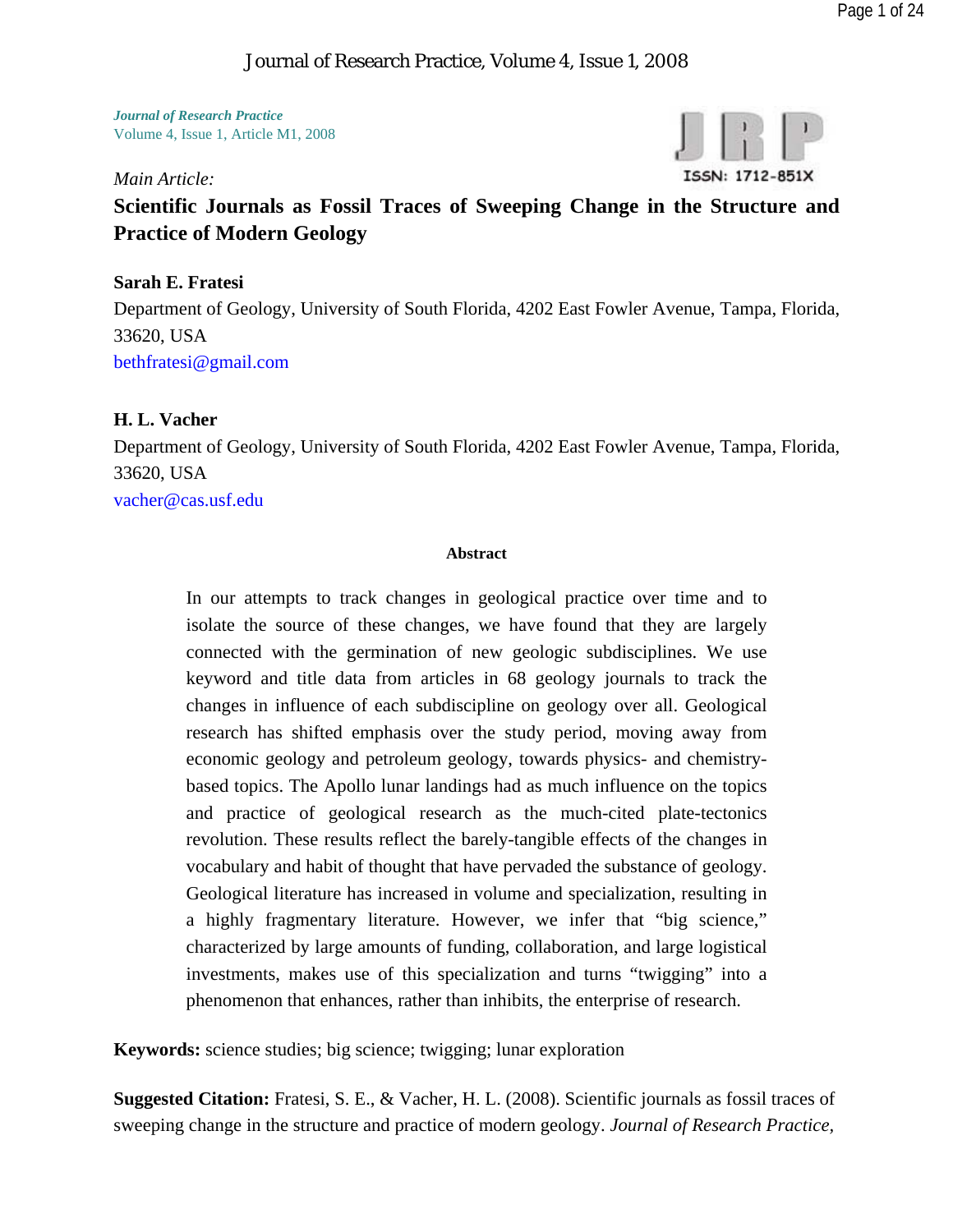## **1. Introduction**

Geological research has shifted emphasis during the twentieth century. Observation-rich practices centered on a direct interaction between geologists and outcrops of rocks have given way to theory-dense studies based upon laboratory analyses and remotely gathered information. Acquiring a clear picture of the nature of these changes is difficult, however. Personal accounts are colored by attitude and by the decades that have passed since geology existed in a noticeably different state. Finding the exact cause for major changes in geological practice is just as problematic. Can we credit technology for an increased capacity for observation and cognition? Or do we blame it, as some do, for the loss of immediate contact between man and nature, one of the values that geologists pride themselves on? Does society need something different from geologists than it did before? Or has the science matured to a state wherein different requirements exist for geological proof?

There is a starting point for such inquiries: how geology changed in the twentieth century during the revolution of plate tectonics. This paradigm shift is an example given by countless scientific philosophers and information scientists of the potential for change in a science (Frankel, 1978; Kuhn, 1962; Laudan, 1978; Le Grand, 1988; Ruse, 1978; Solomon, 1992). But, in a pragmatic sense, the impact of plate-tectonics theory may be only moderate in comparison to the effects of technological advances, cultural and economic shifts, and even the changes in the culture of academic science on the practice and philosophy of geology itself.

This article is part of a larger study that asks the question: How has geology changed substantively in the past half-century? Has the nature of geological inquiry changed, or have we simply traded one set of tools for another? In this study, we look for quantifiable evidence of change within the enormous geological literature of the twentieth century.

In geology, a *trace fossil* is a rock containing footprints or tracks made by an animal. A trace fossil can be anything that an animal left behind to indicate its existence, except for the body of the animal itself. In this study, we have taken the scientific literature to be trace fossils of the practice of research geologists. We acknowledge that a scientific article may not record the logic of discovery involved in its creation. However, a journal article is usually the only real, enduring manifestation of a piece of scientific activity. The journal article is meant to be a part of the fossil record. And so shall we treat it.

Longitudinal studies of articles in a particular journal or set of journals are often used as records for the study of changes in the science itself (for example, Battalio, 1998; Bazerman, 1984). But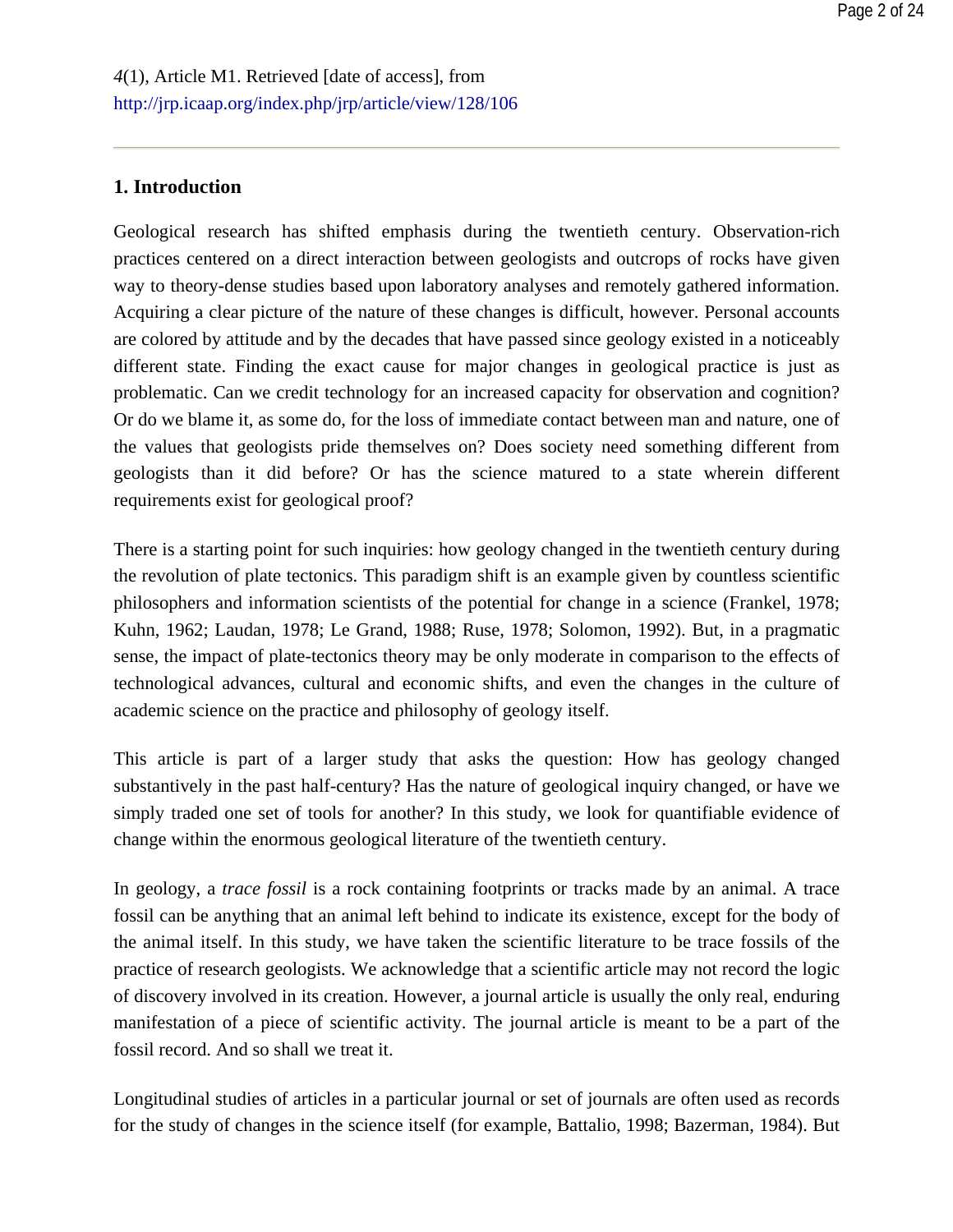the scientific literature is a complex and growing network. As any science develops and becomes more complex, its literature expands and branches off into separate subdisciplines. This phenomenon spawns changes in the economics of scientific publications, and it even changes the science itself. It may also highlight or obscure real longitudinal trends in science over time as articles on specific topics are funneled off into specialized subdiscipline journals.

In this study, we explore the topics covered in geology journals. We recognize three levels of journals:

(a) Multidiscipline journals such as *Science* and *Nature*, which cover many different disciplines of science, including medicine, physics, and geology. We will refer to them mainly as "generalscience journals."

(b) Discipline journals such as *Journal of Geology* and *Geological Society of America Bulletin*, which purport to cover all aspects of the field of geology, including all of its subdisciplines. We will call these "general-geology journals."

(c) Subdiscipline journals such as the *Journal of Geophysical Research* and *Ground Water*, which cover all or part of a particular subdiscipline.

Our goal in this article is to look at how different subdisciplines have changed in influence over the years. We assume that each article in a general-science or general-geology journal is also appropriate for some subdiscipline journal. We use text-classification methodology to classify each general-science and general-geology article into a subdiscipline journal based on similarities of titles and keywords. The strategy is similar to asking the question, "what subdiscipline journal would this article most likely have been published in, if the general journal had not been available?"

# **2. Related Studies**

# **2.1. Twigging**

The growth and branching of a discipline--*twigging*--was first examined in depth by de Solla Price (1961, 1963) in two seminal studies of scientific progress. Specifically, twigging is the tendency of scientific disciplines to divide into smaller subdisciplines, an action usually marked by the spawning of new subdiscipline journals. De Solla Price (1961) found that the number of scientific journals increases exponentially over time, doubling every 15 years. Given an influx of new experimental opportunities, a new paradigm, or new ideas, scientific journals multiply, he says, like rabbits. As the literature grows in volume, scientists tend to divide themselves into increasingly more specialized subdisciplines. Mabe and Amin (2001) suggested that the appearance of new journals

is the outcome of attractive fusion forces ("going with the crowd" or peer pressure, and the advantages of social interaction) making subject specific social groupings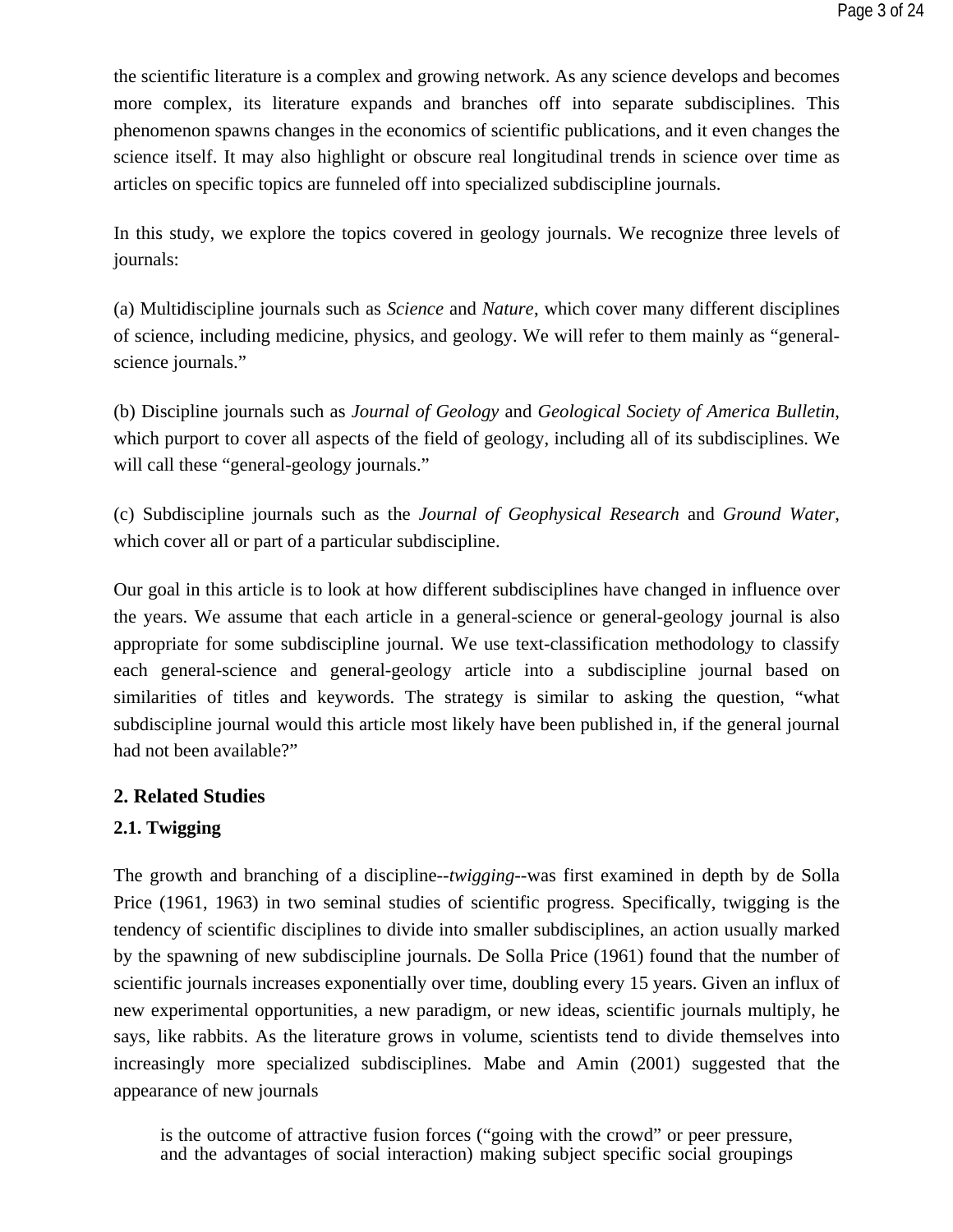grow in number, versus the repulsive, fissile forces (impersonality, clique formation and unwieldy size) tending to split large existing groupings apart. (p. 160)

Mabe and Amin, like many who conduct social studies of science, tend to place emphasis on social forces in science, to the exclusion of such other pressures as theoretical, logistical, and economic forces.

Johnson and Schubert (1989) and Mermin (1988) have a pragmatic explanation for twigging: they point out that as subdisciplines of science get larger, scientists are unable to stay abreast of all the research within their own discipline. Johnson and Schubert use a decrease in comment and reply articles as evidence that the readership is having a more difficult time keeping up with the current literature and notes that this is probably the point at which the discipline is most susceptible to twigging.

In these and other accounts, reactions to the twigging phenomenon are largely negative. Greco, Wharton, Estelami, and Jones (2006), for instance, report that editors of historical journals considered the twigging phenomenon to be a problem, especially in addressing "broad disciplinary issues of scholarship" (p. 180). Comments such as this respond not only to the scientific priority of reading widely, but also to the economic worries of academic libraries forced to subscribe to an ever-increasing number of very expensive journals.

No one has decried the phenomenon of twigging more stridently than one of the giants of geology, M. King Hubbert. He saw the twigging phenomenon as an error in judgment and a direct threat to the quality of geology. After his term as the president of the Geological Society of America (GSA), Hubbert (1963) voiced his fears that the scientific community was falling victim to authoritarianism and sloppy thinking. He asserted that twigging and over-specialization were major causes:

Another factor involved in our reversion to authoritarianism is a prevailing view of the evolution of science. This is that scientific knowledge has become so vast as compared with the limited capabilities of the individual that one man can only hope to know "authoritatively" a minute fraction of the whole. Hence we are constrained, if we are to avoid being ineffectual scientific dilettantes, to select some limited domain--our "specialty"--of such small size that we are capable of reading all the pertinent literature and hence of mastering all that is known about it. By this premise, all other scientists must do the same with respect to other domains, so that the only way of knowing anything outside of our own specialty is to accept the word of an authority or specialist in that field. Hence, according to this view, we are condemned to accept authoritarianism by the very immensity of human knowledge. (p. 374)

He broadened his criticism of twigging to include its partner phenomenon, cooperative research:

According to this specialistic view, any scientific enterprise of broader scope than an individual "specialty" can only be carried out by the co-operation of teams representing the various "specialties" involved. Thus one hears repeatedly that the future advancement of science is more likely to be the result of such co-operative teamwork than of work done by individuals; and in current literature papers bearing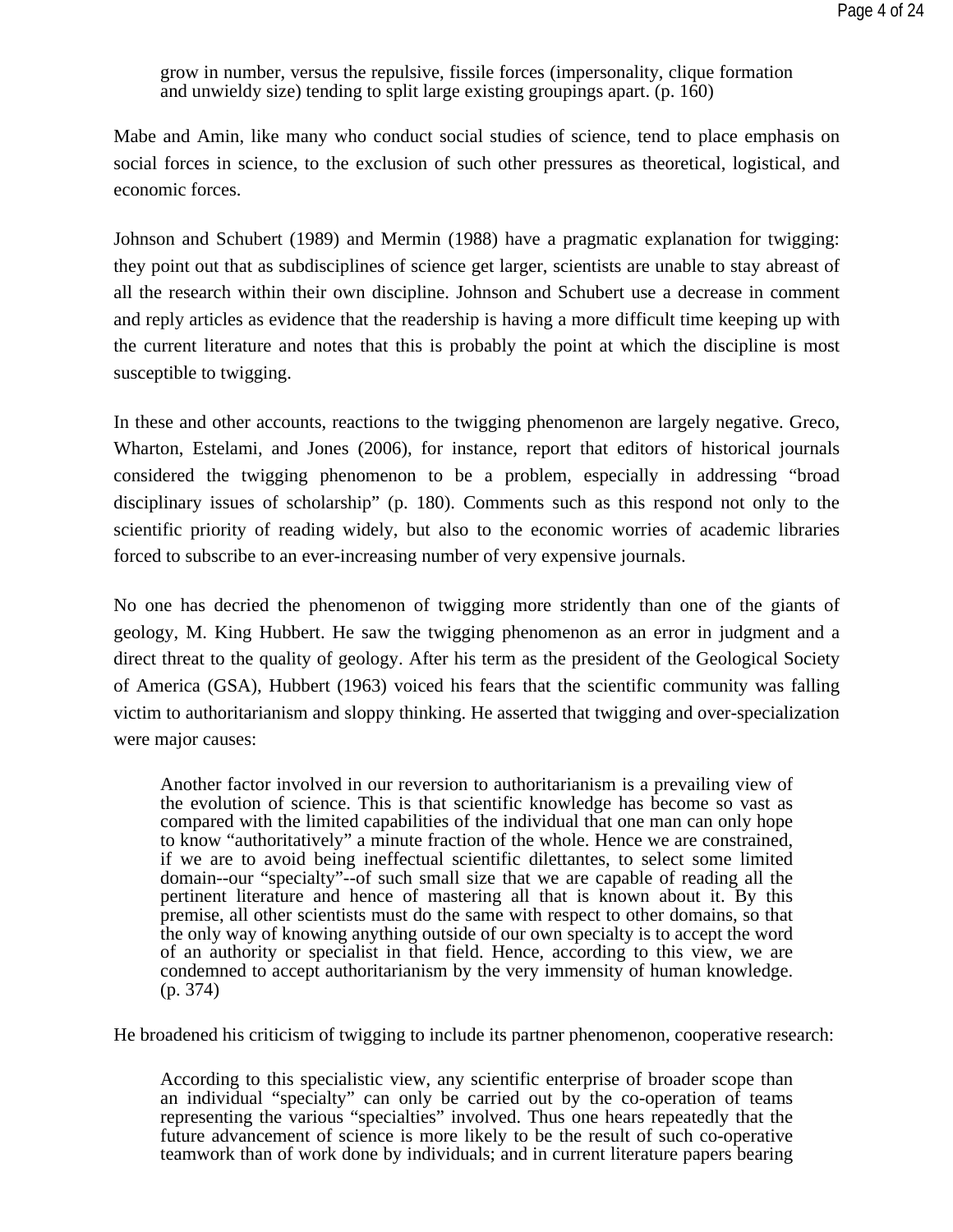the names of as many as half-a-dozen coauthors are not uncommon.

I do not mean to imply that in many instances such co-operative enterprises, especially on the technician or development level, may not be more effective than the same work done by individuals. There is also no question that the work of any individual must have been based upon what others have done before. It may be well to remind ourselves, however, that thinking is peculiarly an individual enterprise, and that the greatest of scientific achievements--those of the great synthesizers from Galileo to Einstein--have, almost without exception, been the work of individuals. (pp. 376-377)

The concerns of these prominent scientists and editors raise an important issue concerning coherence within a discipline. Incoherence is the trigger that causes a discipline to split into smaller groups, each with a stronger sense of self-identity. This action has real consequences for the progress within a science. Goldman (1979) emphasizes the importance of coherence within a discipline to the quality of science in that discipline. He asserts that one observes several things in a compact, coherent discipline. First, most of the article citations occur within a few core journals, indicating that researchers are building directly upon each other's work. Second, there are few subfields or cliques, indicating that information is flowing freely between researchers in all areas of the field. And finally, publications within the field are easy to locate, ensuring that research is not wasted by replication or lack of citation.

#### **2.2. Little Science, Big Science**

De Solla Price's second work in 1963 consisted of an in-depth description of three stages of scientific growth (see also Fernandez-Cano, Torralbo, & Vallejo, 2004; Mabe & Amin, 2001). The first is an initial period of "little science," wherein growth is driven by scientific societies and little funding is available. The second he calls "big science," characterized by widespread government and commercial support and funding. The third phase is marked by a return to lower rates of growth following disappointment, disillusionment, and diminishing government support.

The distinction between little science and big science is, as de Solla Price (1961, 1963) and Weinberg (1961) suggest, a matter of scale. Big science requires many people, lots of equipment, and lots of money. For this large investment, however, big science often produces large numbers of high-impact articles. Ribbe (1988) examined the impact/investment relationship in the field of geology, comparing the impact factor of geology journals and the average amount of funding per paper in those journals. He found a strong positive correlation.

Mabe and Amin (2001) emphasize the importance of a key research event, such as a landmark conference, on the transformation to big science. According to them, such an event engenders a boom in the discipline, an influx of new papers which the editors accommodate by hosting special issues, creating special sections, or founding new journals altogether. They use plate tectonics as one example, citing conferences held in 1964 as key events after which the number of articles on the topic published every year went from 100 to 3,500. The event in question is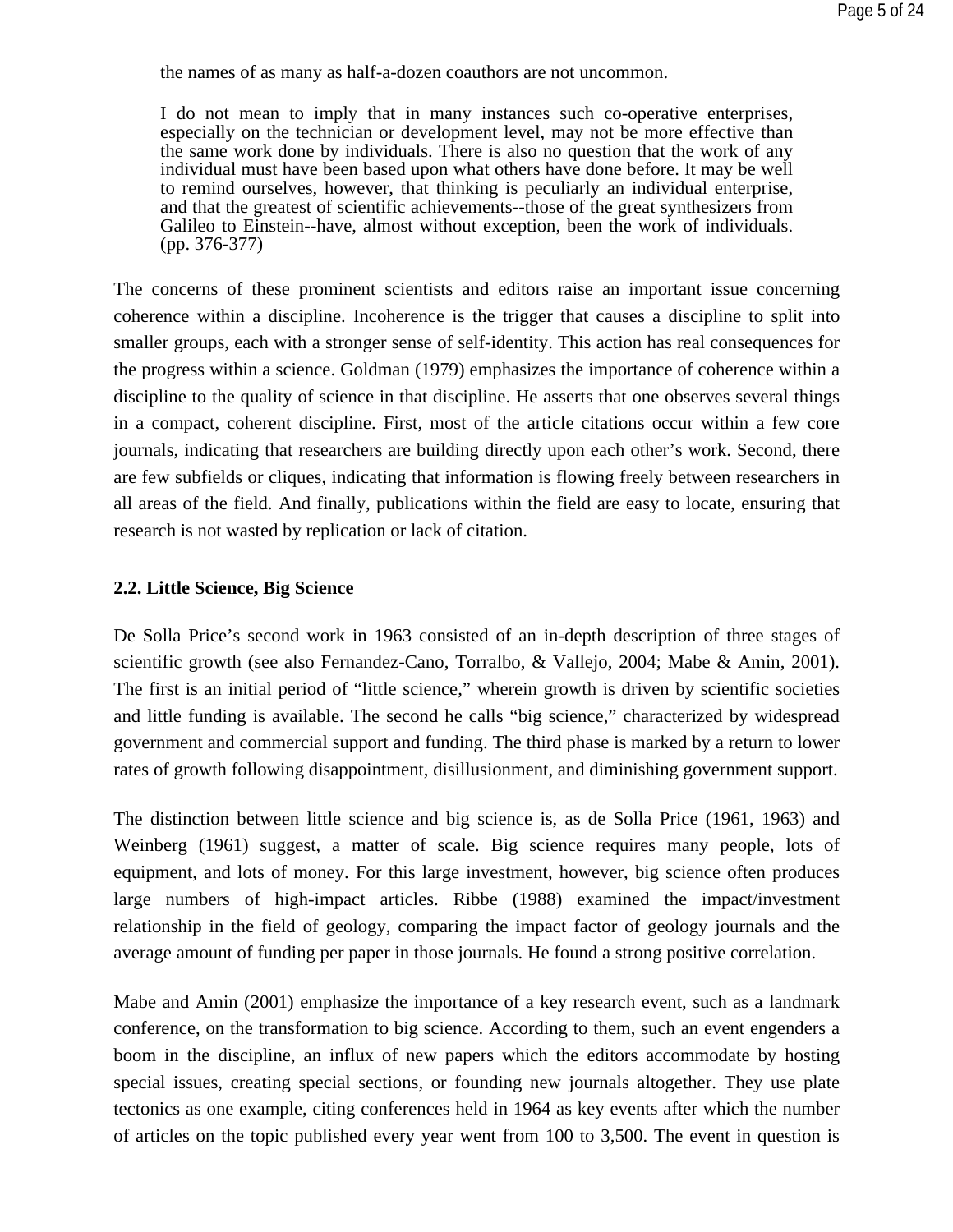perhaps the best example of a Kuhnian paradigm shift, and there was a striking difference in geological discourse before and after the event. Geologists scrambled to reinterpret decades of previous research in light of the new theory. Phenomena that could not be explained before were now integrated into more coherent theories.

# **3. Methods**

The data for this study consist of titles and keywords for around 175,000 articles from the GeoRef database. GeoRef is a bibliographic database containing around three million references to geoscience literature, including journal articles, books, maps, conference proceedings, reports, Web sites, and theses. GeoRef was created by the Geological Society of America and is currently maintained by the American Geological Institute. It is the primary bibliographic reference for literature searches in geology and related fields.

We started with GeoRef's list of priority journals, excluding articles published in special issues or monographs, as well as abstract-only documents and conference proceedings. Some journals were excluded because their earlier volumes have not been entered into the database or were published in languages other than English. Other excluded journals began publication late enough in the time period of interest to have only a few years of record.

The rest of the journals fell easily into three groups: general-science journals (*Nature*, *Science*), general-geology journals (*GSA Bulletin*, *Geology*, *Journal of Geology*, *Geological Magazine*, *Canadian Journal of Earth Sciences*, *Journal of the Geological Society of London*, *Precambrian Research*, and *Quaternary Research*), and 60 subdiscipline journals. The only articles from the general-science journals included in the GeoRef database are those directly pertaining to the geological sciences.

We used only articles published between 1945 and 2000, because bibliographic data prior to 1945 are incomplete for many important journals, and because proliferation of geologic journals did not begin in earnest until the 1960s. Prior to 1945, the periodical geology literature consisted of about a dozen journals publishing at a relatively constant rate.

We let each subdiscipline journal define a class representing an area of study. By letting the boundaries of the subdiscipline journals stand in for the boundaries of geologic subdisciplines, we eliminated any subjectivity in creating our list of subdisciplines.

The boundaries of a particular journal's topical focus are set by eminent practitioners in the field (serving as editors and/or reviewers) to delineate the domain of that particular area of research. Their intent is to isolate papers of a particular kind and focus research activity in order to produce more papers of that kind. This process is reminiscent of biological speciation and, we think, supports our treating of these journals as natural classes. Research in information science supports this treatment: although there is often overlap between journals in the same field of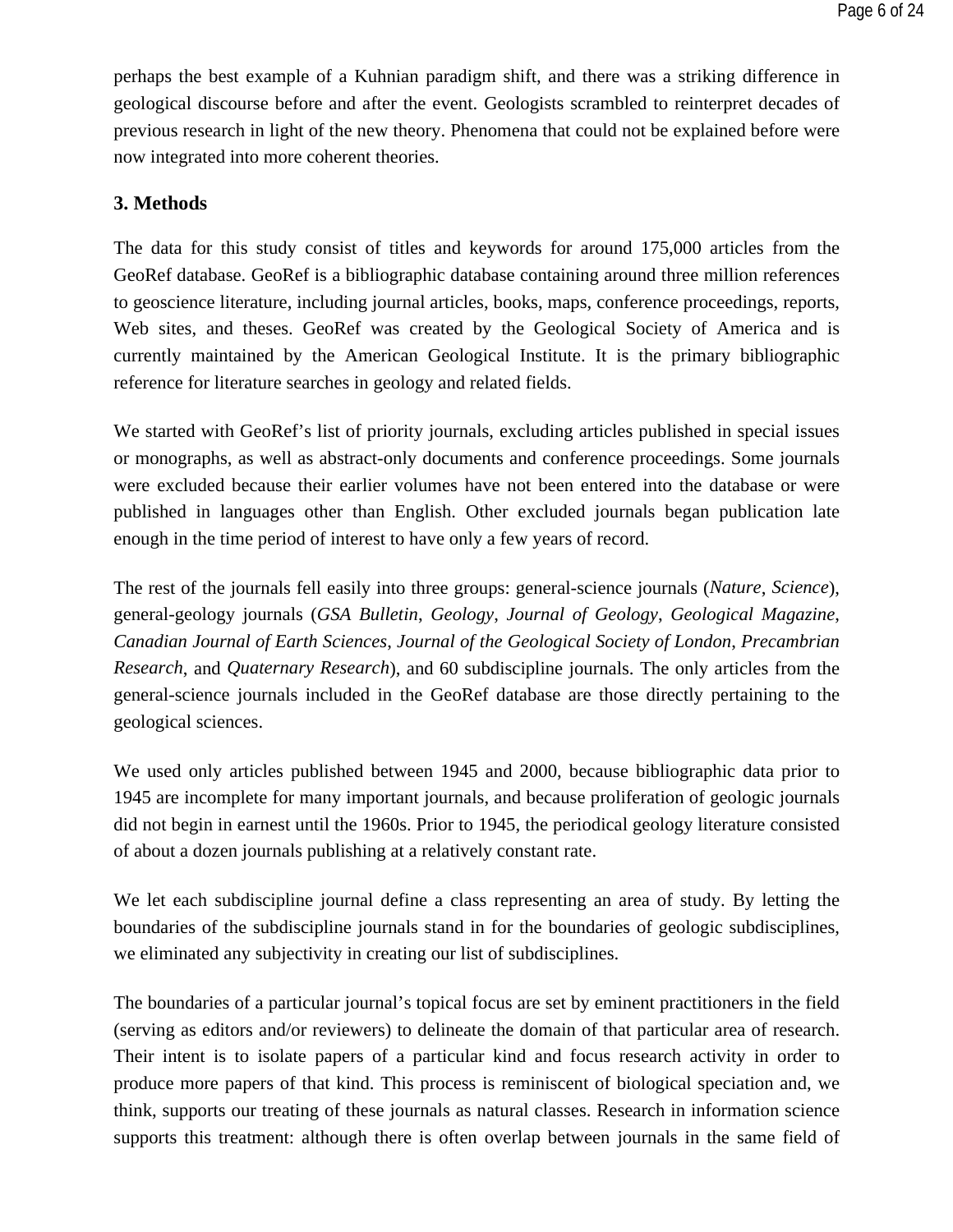study, the titles and keywords of articles within a journal are much more similar to each other than they are to those of articles from other journals (White & McCain, 1989).

General-geology journals and general-science journals report on several subdisciplines at once and should therefore have articles that are, in our topic space, scattered among the clusters of subdiscipline-journal articles. In this study, we want to find out how many of the generalgeology articles fall within each subdiscipline-journal cluster, and how this changes over time. This is a classification problem.

We created a nearest-neighbor classification model using *WordStat 5.1*, a text-analysis module for the Provalis *Simstat* software. During the learning phase of classification, we simply represent each article in the learning set (the subdiscipline journals) by a point in a multidimensional space. Each dimension in this multi-dimensional space refers to the presence or absence of a particular word--*earthquake*, *mineral*, *basalt*, and *foraminifera*, to name a few. Articles whose title and keywords contain similar sets of words will be positioned close to each other in this space, whereas dissimilar articles will be positioned further apart. The distance was calculated as a simple Euclidian distance between the two points.

The class corresponding to a specific subdiscipline journal consists of a list of point locations- one point for each article in that particular journal. During the classification phase, we assigned each "unknown" article from a general-science or general-geology journal to the class that contains the point nearest to it.

Although we started with a word list containing tens of thousands of unique words (and an equal number of dimensions), we were able to reduce the number of dimensions in our classification vector space by eliminating all words that occurred in more than 60 percent of the records or in fewer than 10 records. Any word lemmatization or dictionary classification was moot, as the vocabulary of geology is so specialized as to render English-language dictionaries unusable. Capitalized words were overwhelmingly place names or the names of geologic formations and were therefore ignored. We compiled the final model using a vector space of 1,000 dimensions corresponding to the 1,000 words with the highest global chi values--that is, the words that best distinguished one journal from the rest. For example, the word "earthquake" has a very high chi value because the presence of this word correlates well with membership in a particular class- the class corresponding to *Bulletin of the Seismological Society of America*.

To test the effectiveness of these classification methods, we ran the learning phase thousands of times, leaving a different subdiscipline-journal article out of the classification each time. We then classified the article to see if it ends up in the subdiscipline-journal class that it actually belongs to. The model was about 98 percent accurate; during cross-validation, the classifier misclassified only 623 out of 30,837 articles. A review of the misclassified articles revealed that the articles were in fact appropriate for the journals that they were sorted into. Misclassification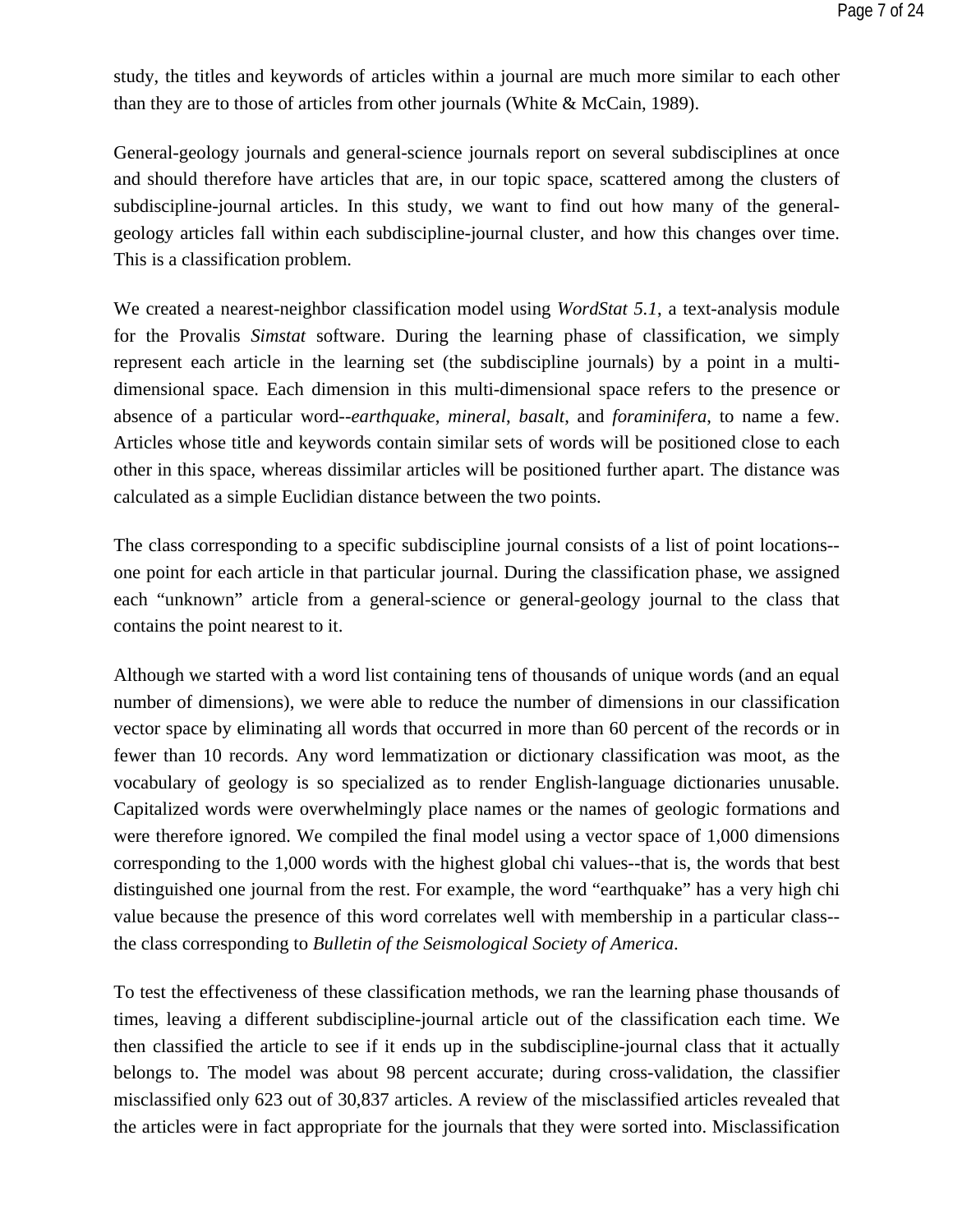in this case is not considered a measure of error within the model, but rather an indicator of similarity between journals.

Table 1. *Geoscience Journals Included in the Study* (The journals are in the same order as they appear in Figure 1, from left to right, and are color-coded similarly.)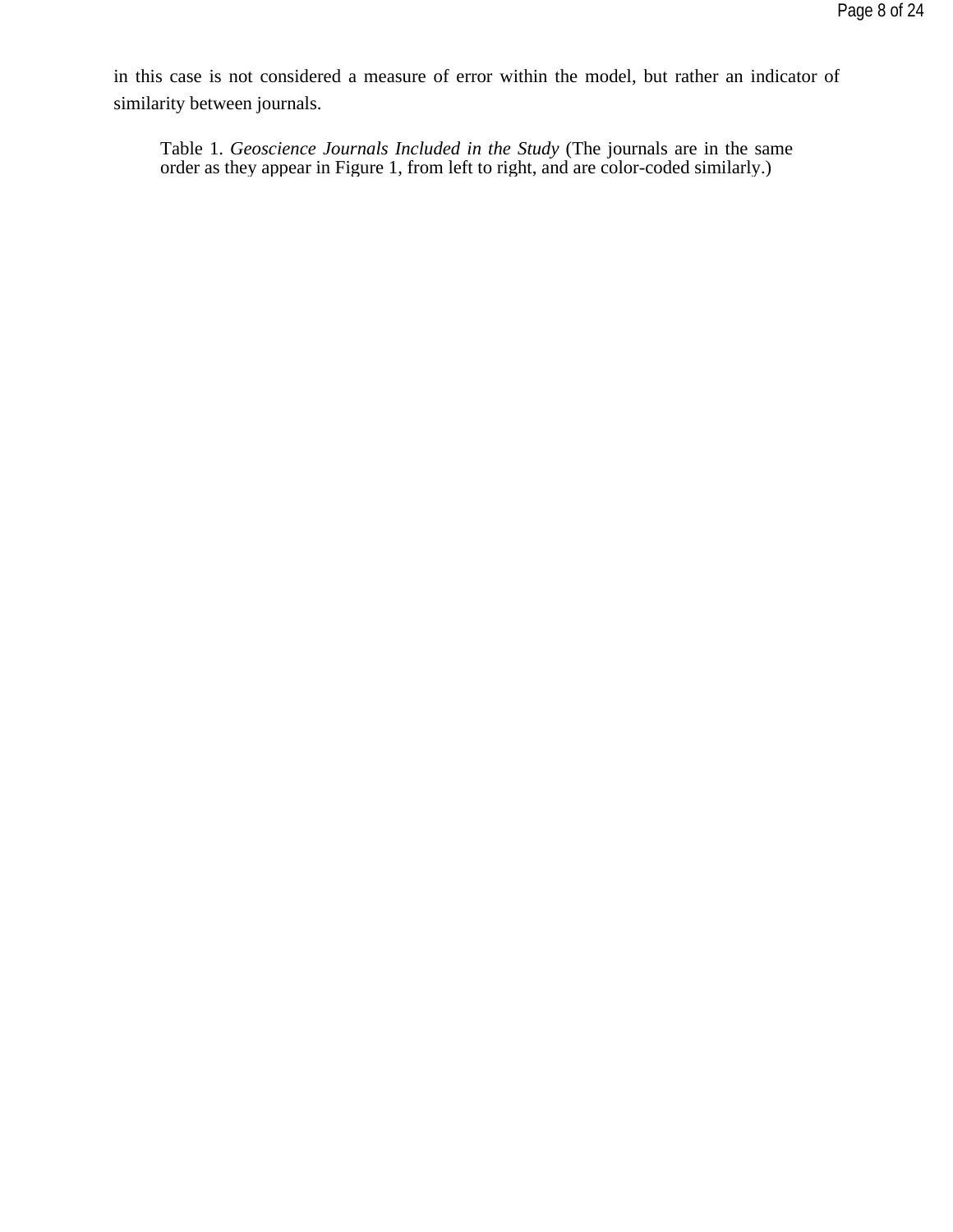| Computational Geology                   | Journal of Geophysical Research       |
|-----------------------------------------|---------------------------------------|
| Mathematical Geology                    | Bulletin of the Seismological Society |
|                                         | of America                            |
| Paleoceanography                        | Geophysics                            |
| Marine Geology                          | Precambrian Research                  |
| Palaeogeography, Palaeoclimatology,     | Quaternary Research                   |
| Palaeoecology                           |                                       |
| Earth Surface Processes and Landforms   | Geology                               |
| Geoderma                                | Canadian Journal of Earth Sciences    |
| Environmental and Engineering           | Geological Magazine                   |
| Geoscience                              |                                       |
| Hydrological Processes                  | Journal of the Geological Society of  |
|                                         | London                                |
| Quarterly Journal of Engineering        | Journal of Geology                    |
| Geology                                 |                                       |
| Engineering Geology                     | Geological Society of America         |
|                                         | <b>Bulletin</b>                       |
| Soil Science Society of America Journal | European Journal of Mineralogy        |
| Water Resources Research                | Physics and Chemistry of Minerals     |
| Ground Water                            | Lithos                                |
| Journal of Hydrology                    | Clays and Clay Minerals               |
| Journal of Metamorphic Geology          | Contributions to Mineralogy and       |
|                                         | Petrology                             |
| Journal of Structural Geology           | Journal of Petrology                  |
| Sedimentary Geology                     | The Canadian Mineralogist             |
| Sedimentology                           | American Mineralogist                 |
| Journal of Sedimentary Research         | Mineralogical Magazine                |
| Global Biogeochemical Cycles            | Palaios                               |
| Applied Geochemistry                    | Journal of Vertebrate Paleontology    |
| Organic Geochemistry                    | Journal of Foraminiferal Research     |
| Chemical Geology                        | Palaeontology                         |
| Geochimica et Cosmochimica Acta         | Micropaleontology                     |
| Meteoritics and Planetary Science       | Journal of Paleontology               |
| Geophysical Journal International       | Journal of Geochemical Exploration    |
| Tectonics                               | International Journal of Coal         |
|                                         | Geology                               |
| Bulletin of Volcanology                 | Journal of Petroleum Geology          |
| Journal of Volcanology and              | Mineralium Deposita                   |
| Geothermal Research                     |                                       |
| Physics of the Earth and Planetary      | American Association of Petroleum     |
| Interiors                               | Geologists Bulletin                   |
| Tectonophysics                          | Economic Geology                      |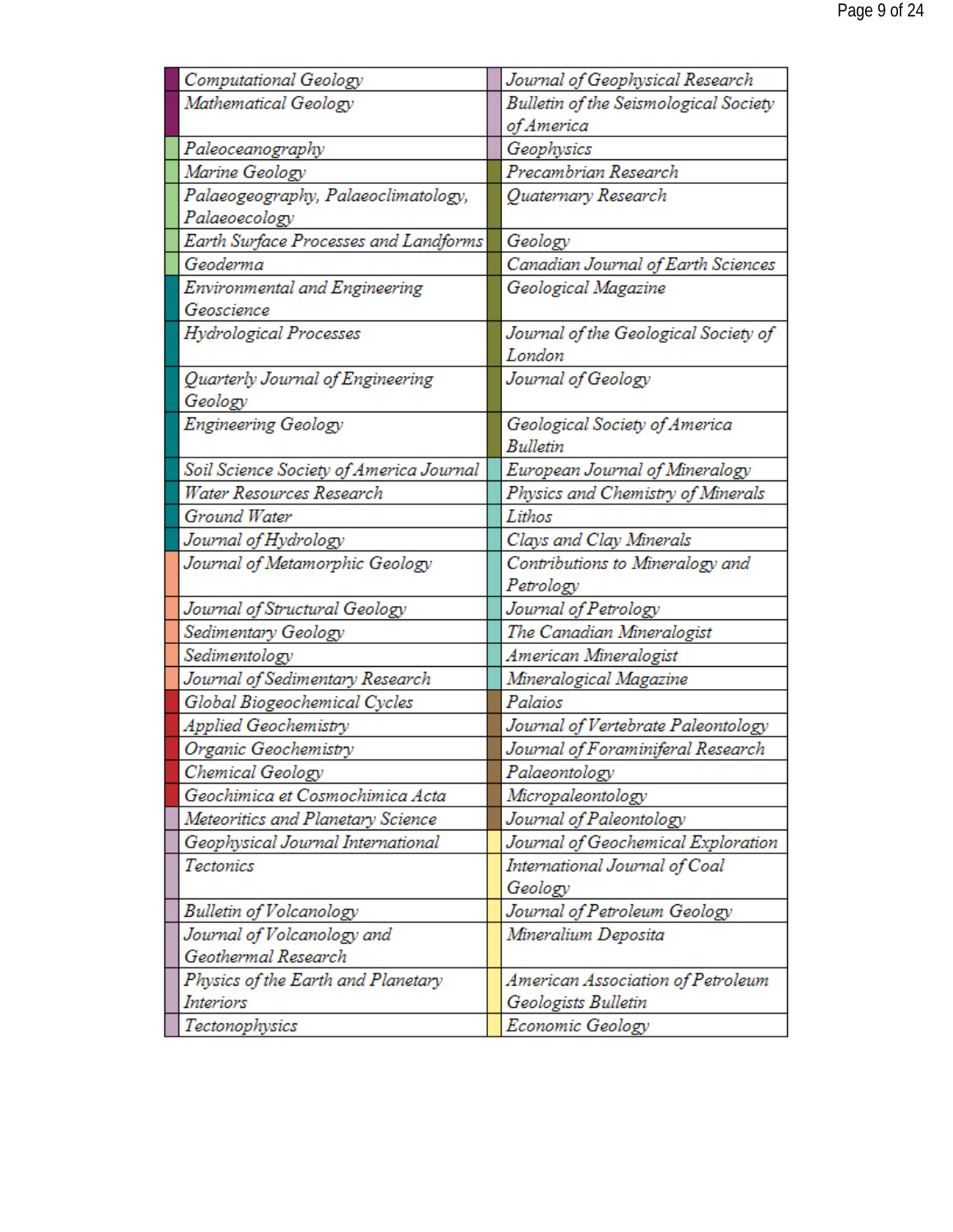

*Figure 1*. Number of articles published each year in the 68 geology journals in this study. Individual journals are grouped into broad topical areas, indicated by color. The individual journal titles in each topical area are given in Table 1.

# **4. Results**

### **4.1. Volume of Geology Literature**

For the geology journals included in this study, annual publication rate rose from fewer than 500 articles per year in 11 journals in 1945 to a total of around 6,500 articles per year in 68 journals in 2000. Figure 1 shows the actual number of articles in 68 journals over 55 years. (These are not the results of the classification exercise--these are the actual number of articles published in each of the 68 geology journals over this time frame.) The figure indicates that four major areas of study within geology have been a large part of the geological literature since the early part of the twentieth century: (a) economic and petroleum geology, (b) general geology, (c) mineralogy and petrology, and (d) paleontology. Sedimentology, geochemistry, and the geophysical subdisciplines developed soon after World War II. Engineering geology, environmental and hydrological science, and the geomorphology-paleoclimatology group are more recent additions to the constellation of geology subdisciplines. General-geology journals are included in Figure 1, grouped under their own heading, to illustrate their contribution to the volume of geologic literature.

Comparing the early years at the bottom of the figure to recent years at the top shows that the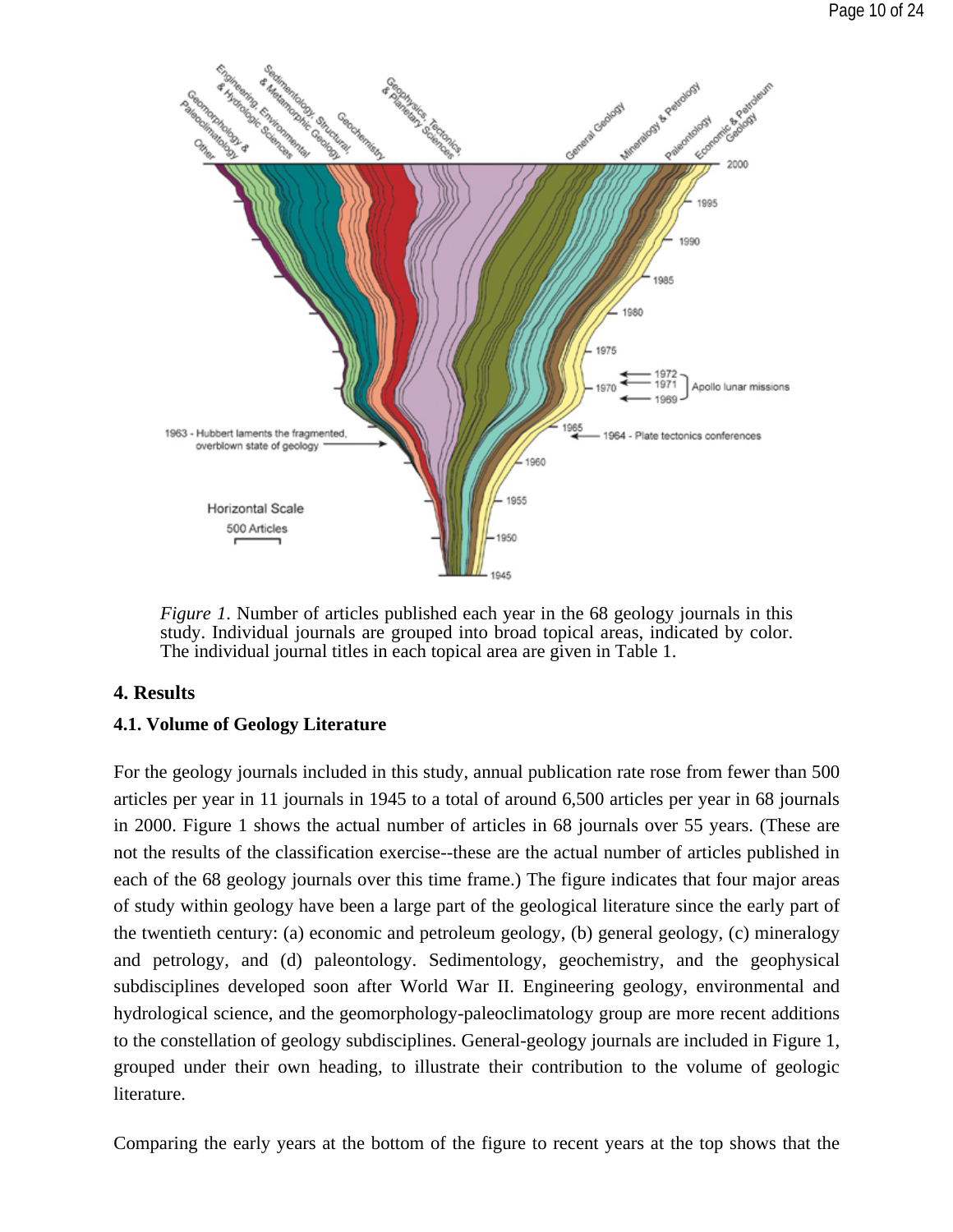group of journals representing geophysics, tectonics, and planetary science has expanded proportionately more than any other group. This growth is due in large part to the *Journal of Geophysical Research*, which split into seven subjournals. Only parts A (*Space Physics*), B (*Solid Earth*), and E (*Planets*) met our qualifications to be included in this study. On the other hand, economic and petroleum geology, sedimentology, and paleontology groups have stagnated when compared to the rest of the geologic literature.

Marring the monotonic expansion of geologic literature is the transient glut of articles published in response to the Apollo lunar landings in 1969, 1971, and 1972. The journal that absorbed most of the lunar-landing-related output is the *Journal of Geophysical Research*, which, in Figure 1, has a pronounced bulge centered on the early 1970s.



*Figure 2*. Percentage of all general-geology articles by subdiscipline-journal classification. Lines represent 5-year running average. Panel A: Classes whose relative influence decreased over the study period. Panel B: Classes whose relative influence increased over the study period. Subdiscipline-journal classes that never constitute more than 5 percent of the classified articles are not included in this graph.

#### **4.2. Trends in General Geology**

Each general-geology article was assigned to a *subdiscipline-journal class*. For the entire body of general-geology articles, 14 major classes captured most of the articles. It appears that the areas of study represented by each of these subdiscipline journal classes either gained or lost influence over the study period, as evidenced by changes in the percentage of general-geology articles assigned to that particular class over the 55-year span (Figure 2). For instance, the *Bulletin of the American Association for Petroleum Geologists*-class (*AAPG Bulletin*) shows considerable influence in the 1940s and 1950s: around 16 percent of the articles published in general-geology journals during those years were classified as *AAPG-Bulletin*-type articles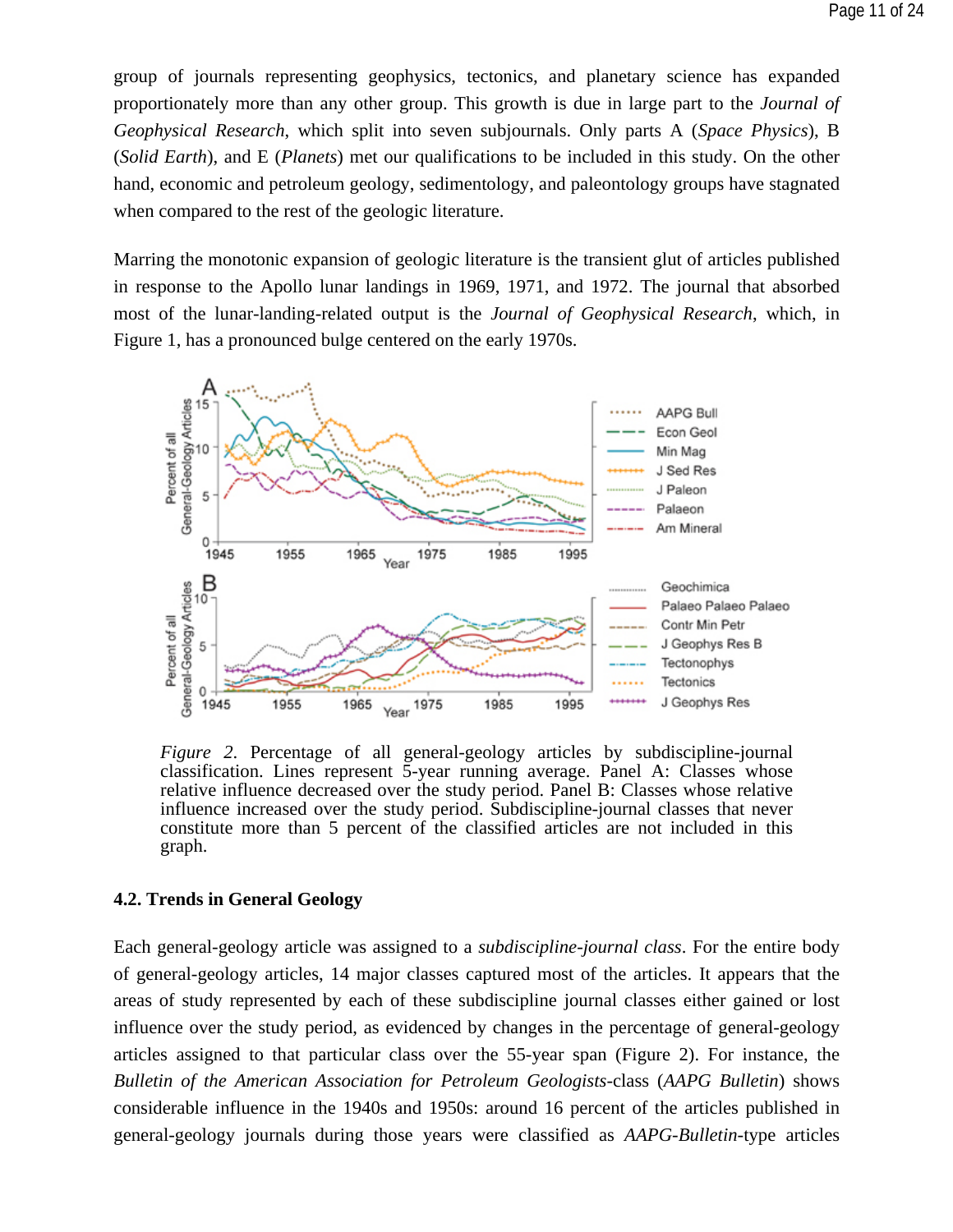(Figure 2). The relative importance of the journal falls off over the next several decades, however, and only about 3 percent of articles published around the year 1995 were in the *AAPG-Bulletin*-class. The *Economic Geology*-class exhibits similar behavior. The percentages of articles matching those in the sedimentology-class, mineralogy-class, and paleontology-class journals (all the other journals in Figure 2A) underwent less precipitous declines over the entire study period.

The journal classes depicted in Figure 2B, on the other hand, all increased slightly in importance over the study period, except for the *Journal of Geophysical Research*-class, which peaked in the late 1960s and declined again near the end of that decade to give way to articles that fit more appropriately into one of its subjournals, the *Journal of Geophysical Research B (Solid Earth)* class. However, none of the journals achieves the same level of importance that *AAPG Bulletin*class and *Economic Geology*-class had in the 1940s. In fact, the topics specific to those two journals alone account for about one-third to a quarter of the general-geology articles prior to 1960.

Subdiscipline-journal classes that increased in influence over the study period also included those corresponding to two tectonics journals (*Tectonics* and *Tectonophysics*), two geochemistry-related journals (*Geochimica et Cosmochimica Acta* and *Contributions to Mineralogy and Petrology*), and *Palaeogeography*, *Palaeoclimatology*, *Palaeoecology*, a journal dominating the field of palaeo-environmental geology.

Neither graph includes any classes corresponding to hydrogeology journals or environmental science journals. These classes never captured more than 5 percent of the general-geology articles.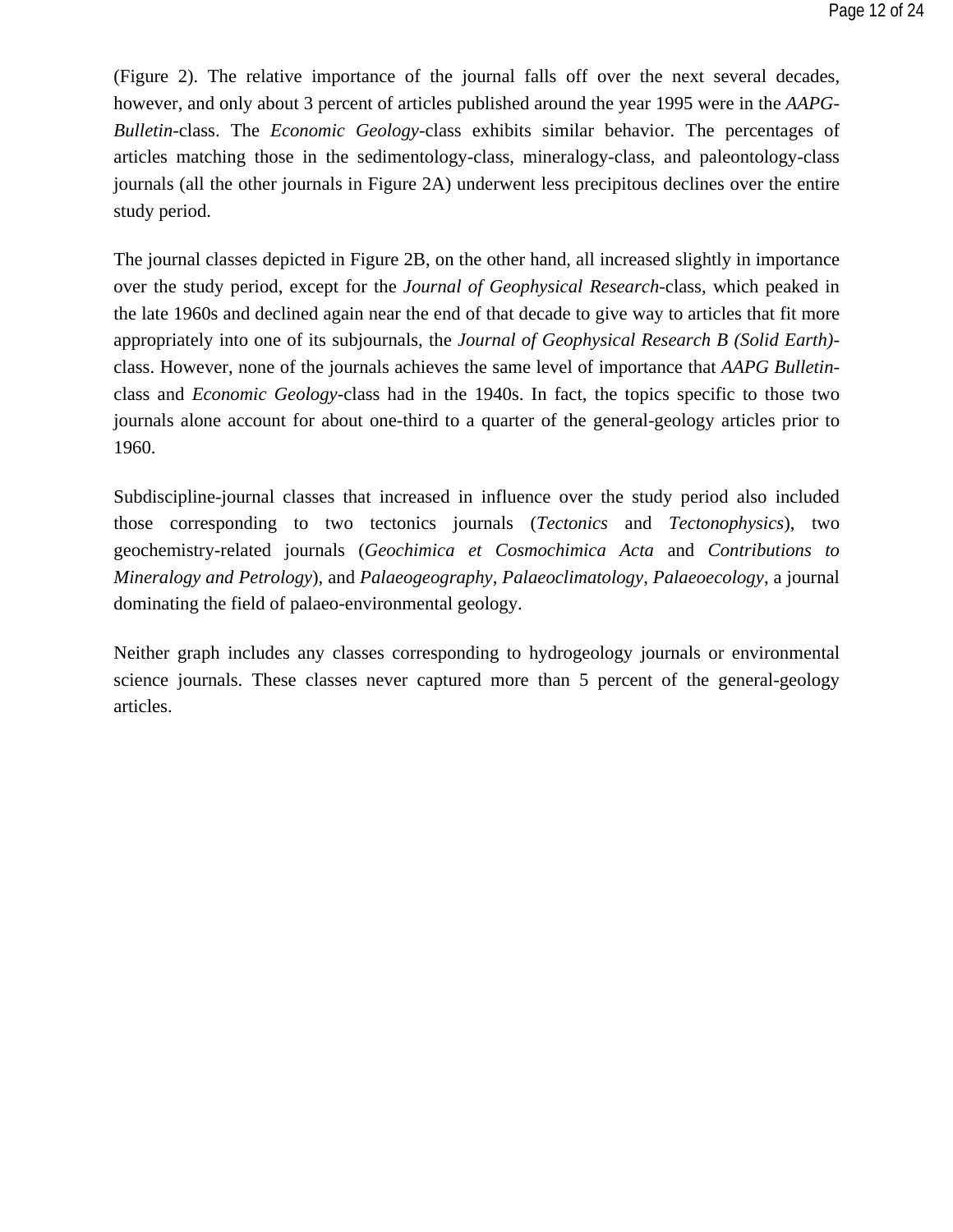

*Figure 3*. Classification of articles from individual general-geology journals. Each pair of bars represents the percentage of articles sorted into a particular subdiscipline-journal class, one bar for the year 1945 and one bar for the year 2000. Three journals started publication after 1945, so the first bar represents the journal's starting year: they are *Geology* (started in 1973), *Precambrian Research* (started in 1974), and *Quaternary Research* (started in 1970). The bar pairs are sorted according to their ranks in 2000. The subdiscipline journals constituting the largest percentages of articles for 1945 and 2000 are labeled on the diagram.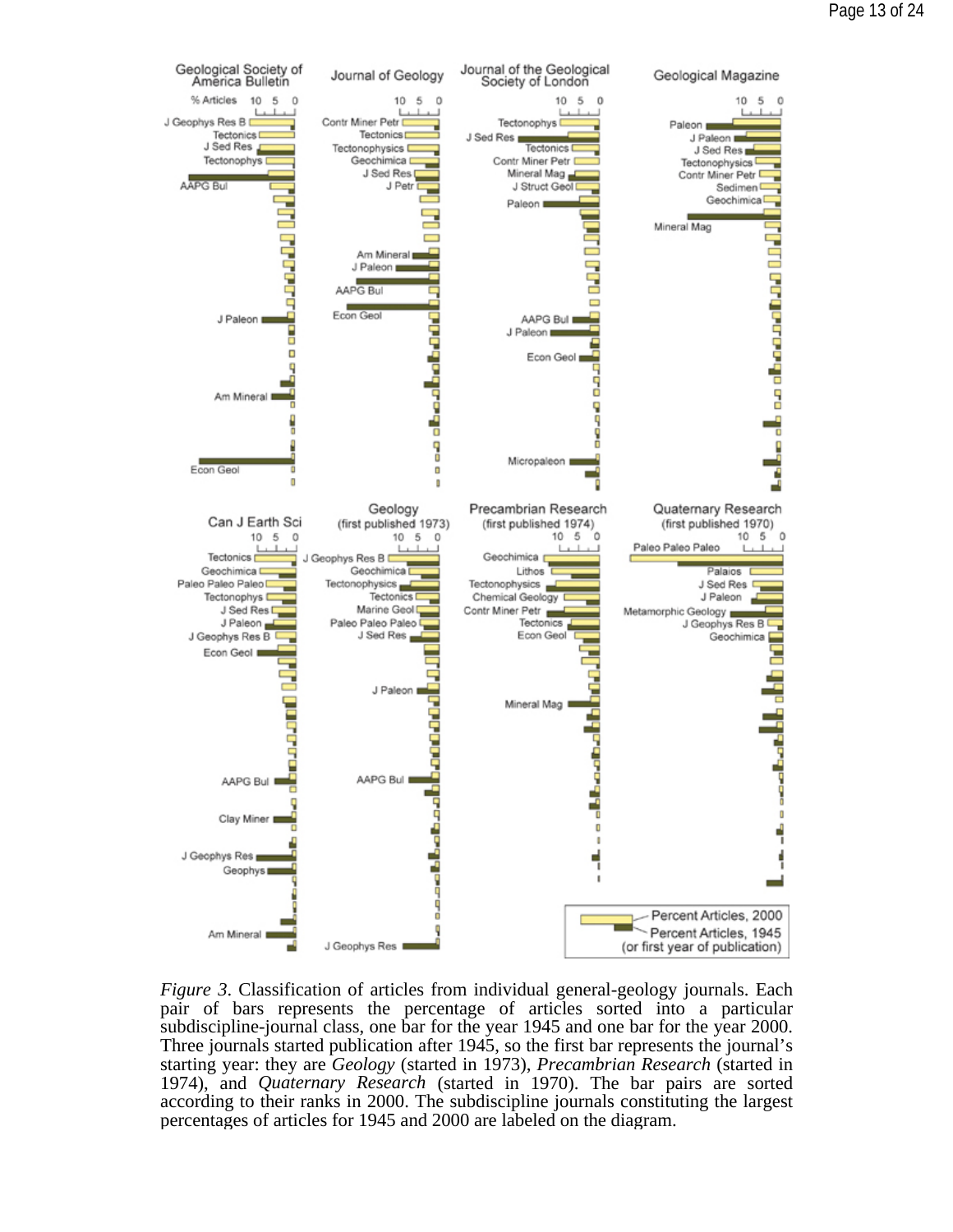When we look at each individual general-geology journal and how its articles were classified in 1945 and 2000, we see that each journal-class has undergone an overall shift in emphasis (Figure 3). The labeled classes near the bottoms of the bar graphs have suffered a sharp decline in prominence, as shown by the difference between their 1945 and 2000 percentages: the classes corresponding to the *AAPG Bulletin*, *Economic Geology*, *American Mineralogist*, *Journal of Palaeontology*, and *Journal of Geophysical Research* are examples that lose influence (move downward) in several of the general-geology journals. In contrast, many of the journals near the top of the bar graphs have shown an increase in prominence (moved upward), such as the classes corresponding to the *Journal of Geophysical Research B*, *Tectonics*, and *Tectonophysics*. However, some near the top of the graphs have actually decreased in the percentage of articles since 1945; for example, the *Journal of Sedimentary Research*-class within the *Journal of the Geological Society of London*, or the *Palaeontology*-class within the *Geological Magazine*. This reflects an increase in diversity among those two general-geology journals. Instead of publishing articles that fall into two or three classes, these journals are publishing articles that are spread among many different subdiscipline classes. Here, as in Figure 2, we see a general shift from economic geology, mineralogy, and paleontology to tectonics, geophysics, and geochemistry. Also as in Figure 2, hydrogeology, engineering geology, and environmental geology subdiscipline classes are poorly represented within the journals in Figure 3.

Each general-geology journal has its own recipe for content. The *Geological Magazine* alone continues to focus on paleontology and sedimentary research, with a sharp drop in mineralogy content. The *GSA Bulletin* has undergone a dramatic shift in focus from *AAPG Bulletin* and *Economic Geology* content to that of geophysics and tectonics journals. The *Journal of Geology* has a similar history to the *GSA Bulletin*, except that it has more of a focus on articles appropriate to *Contributions in Mineralogy and Petrology*. The *Journal of the Geological Society of London* had many articles similar to those found in the *Journal of Sedimentary Research*. This sedimentary-research subdiscipline has been edged out by the *Tectonophysics*class, but still remains a dominant subdiscipline class. Articles from the *Canadian Journal of Earth Sciences* have always been spread out over many different subdisciplines--this journal began in 1963, so there has not been as much opportunity for change. *Geology's* footprint is not drastically different from its mother journal *GSA Bulletin*. The only major development in *Geology* is that the *Journal of Geophysical Research*-class was supplanted by the *Journal of Geophysical Research B*-class in its prominent position.

*Precambrian Research* has a profile not unlike those of the other general- geology journals, except steeper and less distributed among the subdiscipline journals. However, *Quaternary Research* is dominated by articles that would fit the subdiscipline journal *Palaeogeography, Palaeoclimatology, Palaeoecology*, and has been since its inception in 1970.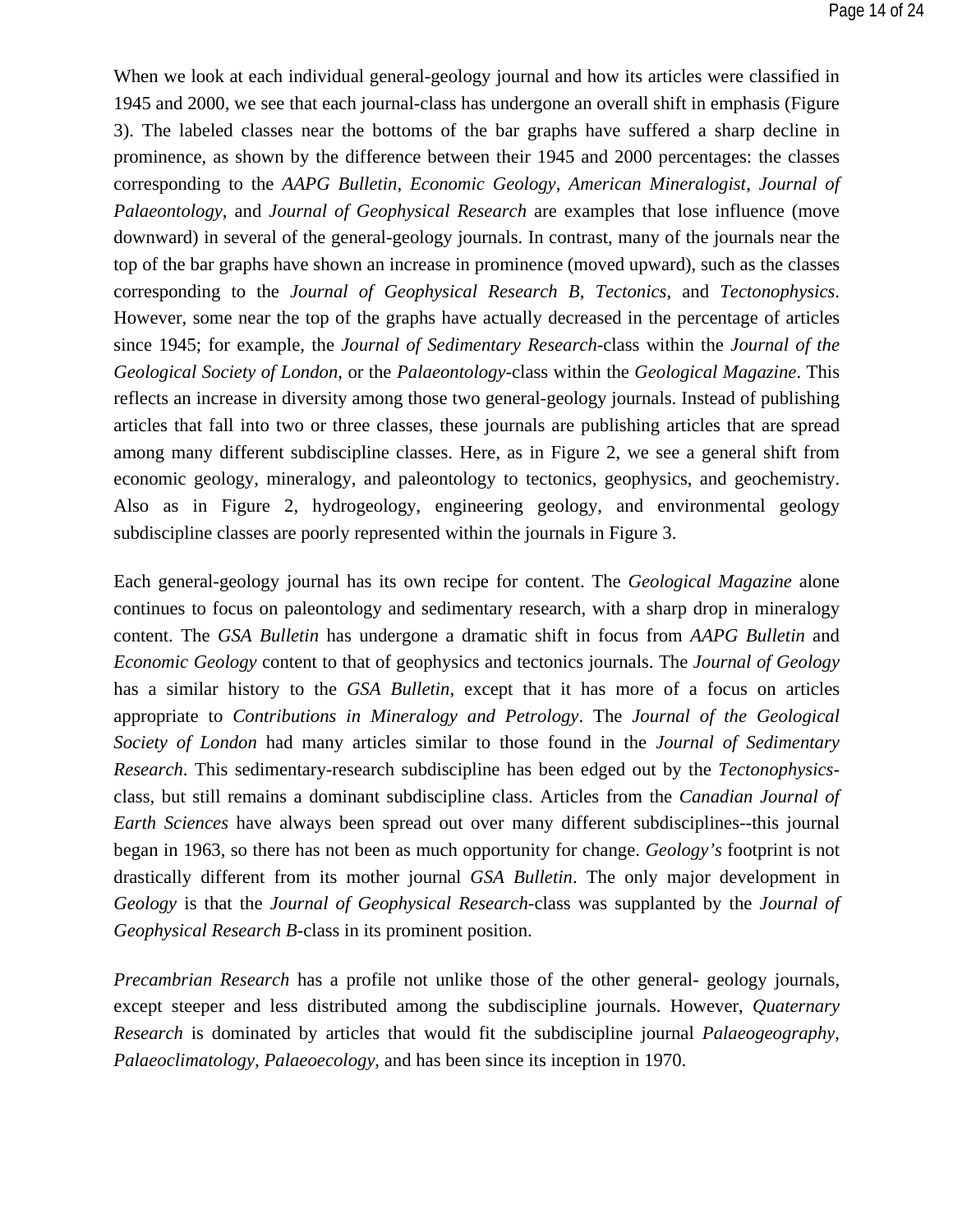

*Figure 4*. Percentage of all geology articles from general-science journals by subdiscipline-journal classification. The eight classes shown are divided among panels A and B for better visibility. Journals that never constitute more than 5 percent of the classified articles are not included in this graph. Lines represent 5 year running average.

#### **4.3. Trends in General Science**

From 1945 to 2000, there were 23,000 geology articles published in the general-science journals. In the early 1970s, fully 20 percent of these fit the profile of articles published in *Journal of Geophysical Research* (Figure 4). As in the general-geology articles, the influence of this journal gives way to a rise in articles that fit into its *Solid Earth* offspring. The *Journal of Paleontology*class decreases from 20 percent of articles around 1945 to 5 percent of articles from 1965 on. The *Geochimica et Cosmochimica Acta*-class retains around 10 percent of the general-science articles from 1965 on. The other journals decrease drastically in the 1950s and 1960s. Notably absent from these graphs are not only the classes corresponding to hydrogeology, engineering geology, and environmental science journals, but also those corresponding to the two tectonics journals.

### **5. Discussion**

### **5.1. Trunk and Twig**

Clearly, geology has followed the trend outlined by de Solla Price (1961, 1963), growing and twigging over the past 60 years or so. Within the scope and limitations of our body of journals,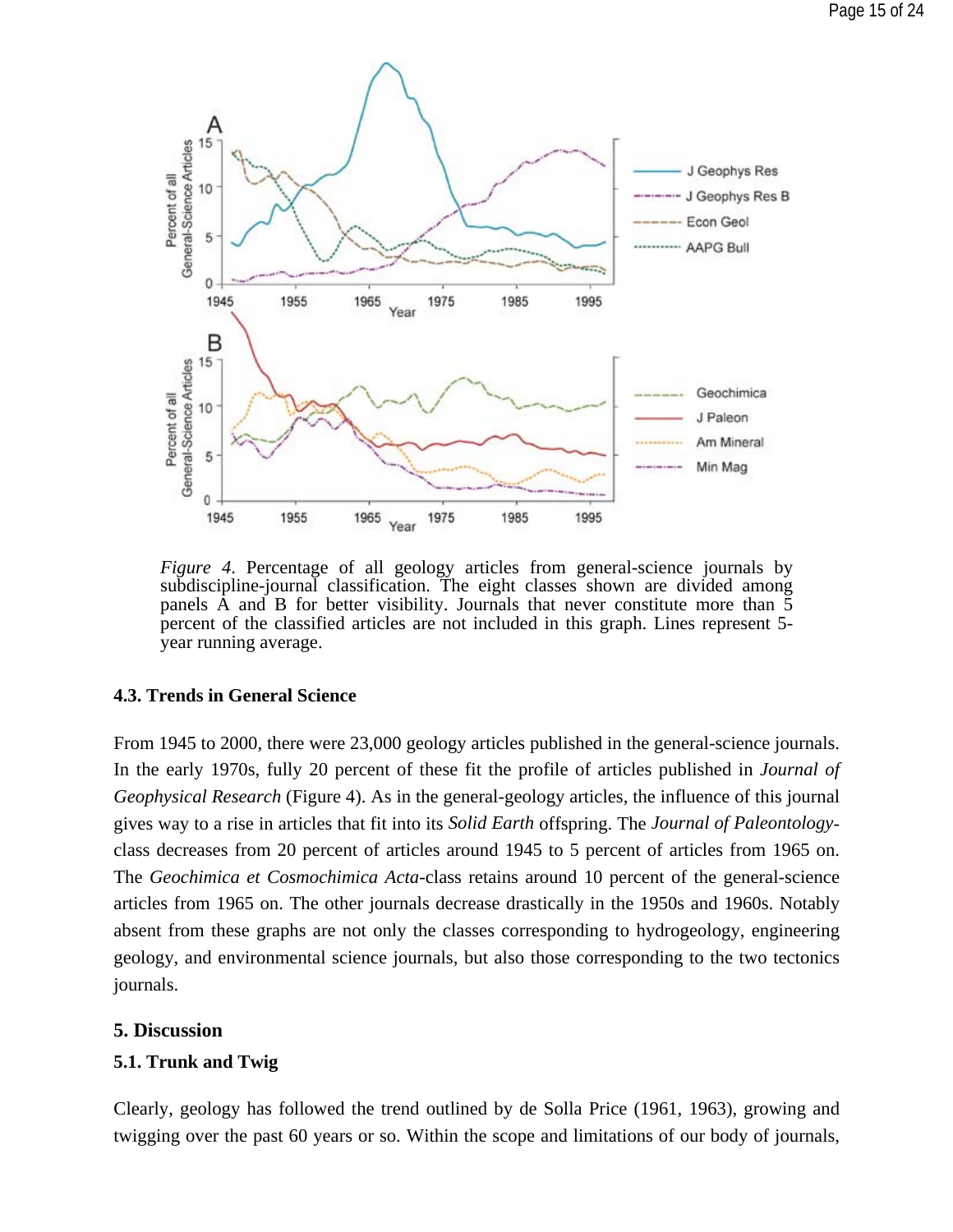de Solla Price's rule of approximately 15-year doubling rate of journals in a field appears to be more or less true for geology (Figure 1). Eleven of the journals in this study were extant by 1945; in 1960, the number had grown to 19, and in 1975, 43 of the priority journals included in our study were in existence.

A possible reason for twigging is made clear in Figure 1: the specialized subdiscipline geologist has more reading to do to keep up with a subdiscipline today than the geologist in 1945 had to do to keep up with the entire discipline of geology in 1945. This is both cause and result in a feedback loop that ever increases the number of geologic specialties. It appears that Hubbert's vision for the future was correct, in a way. He lamented that geologists, who consider themselves students of the earth,

have tended to become students of minerals, of rocks, of ore deposits, of coal, of petroleum, of strata, of fossils, of deformational structures, of volcanoes, of erosion and landforms, and of the physics and the chemistry of the earth. (1963, p. 377)

Indeed, the small cluster of geology journals has blossomed into an array of journals focused on different subdisciplines, specialties, and subspecialties. Ironically, Hubbert made his comments over 40 years ago, before most of these journals came into being (Figure 1)! The problem is clearly more advanced than even he anticipated. But, contrary to his expectations--and contrary to the worries of geologists decades later--the latter half of the twentieth century has been perhaps the most productive in the history of geology.

Perhaps twigging, instead of inhibiting scientific growth, acts as a self-preservation mechanism for a particular discipline. Surely the splitting of an overlarge, unconsolidated discipline would result in smaller but more cohesive units. Might not work within these specialties then proceed more efficiently than before? That geology has expanded without serious interruption for half a century into an increasingly multifaceted state would certainly support this notion.

Regardless of whether twigging is a liability or an asset, there are striking differences between the science of geology at the trunk stage and at the twig stage. Research geologists now seem to have little resemblance to the iconic adventurers and explorers of the early 1900s, whose life works were usually contained within a handful of enormous, place-related monographs. Hubbert's complaint might easily be read as a lament of the passing of a particular, geologic way of life. Other geologists have also been cautious at the replacement of basic, field-based geology with over-technical, over-specialized fields of study. Those drawn to geology during the times of the lone researcher in the field with a pack mule and rock hammer would indeed have a difficult time adjusting to the large-scale, collaborative research projects in which each person plays only a small part. In short, during the last half-century, geology shifted from little science to big science.

#### **5.2. Little Geology, Big Geology**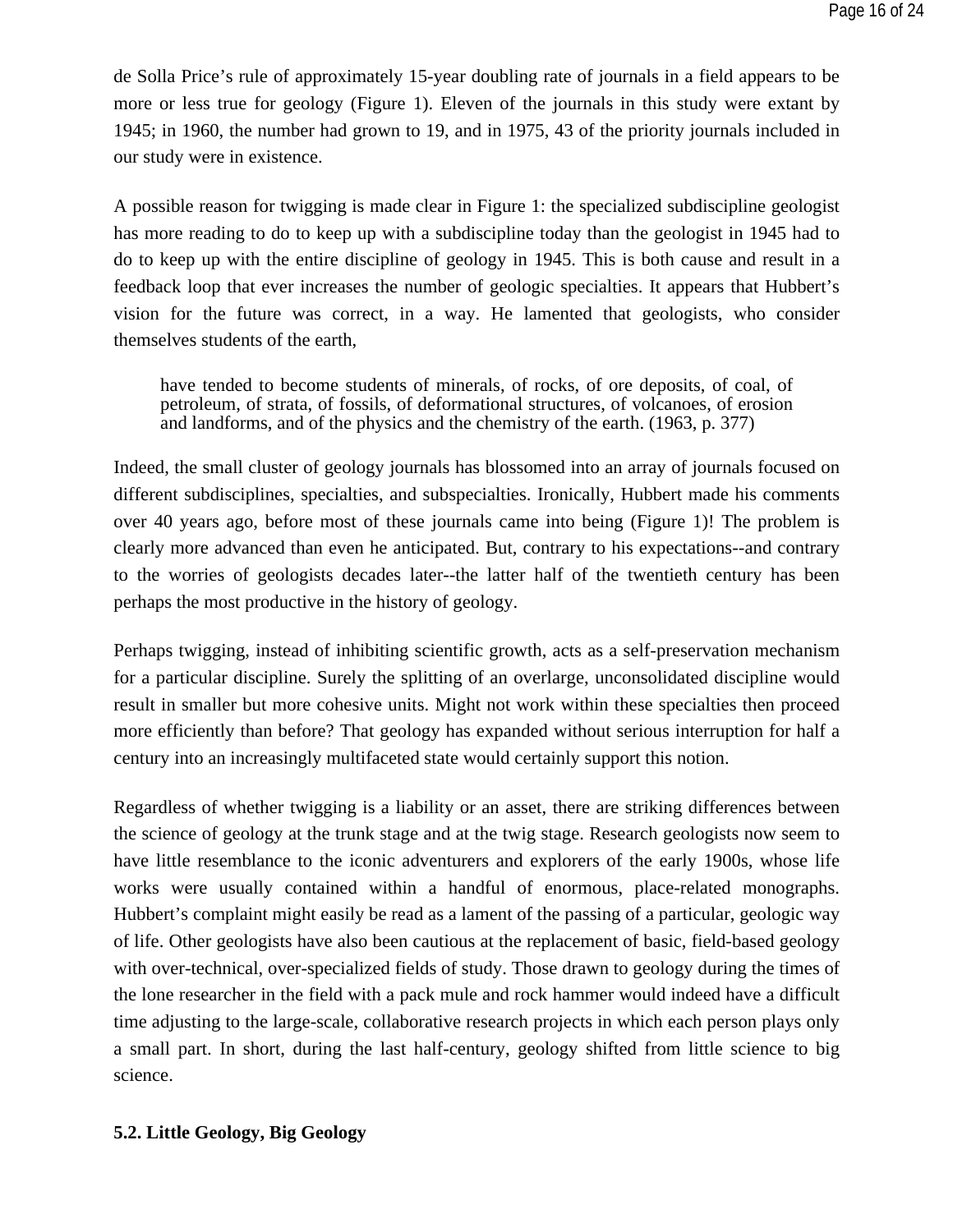Plate tectonics is cited by many to have provided the fuel for geology's rapid expansion in the latter half of the twentieth century (for example, Oldroyd, 2002). However, there is another important element to the shift in geologic consciousness, one which has a very specific onset: July 20, 1969. GSA President Morgan J. Davis commemorated the event as it passed:

It has been my good fortune to have served as President of GSA during probably the most momentous year the geological profession has ever known. I refer, of course, to the lunar landing and the subsequent opportunities afforded to some of our colleagues to examine the first rocks ever brought, by man, back to Earth from another member of our solar system. (Davis, 1970, p. 331)

The lunar landings were part of, as another GSA president put it, a "double-barreled revolution of plate tectonics and planetary exploration" (Ernst, 1987, p. 2). The lunar samples and the intellectual fervor that they created were nowhere more profound than in the field of geology. More than an interesting but unrelated side note to the history of modern geology, the event produced a shift in scientific consciousness as fundamental as that resulting from the plate tectonics revolution (Oldroyd, 2002).

While important parts of geology became inextricably linked with physics, partly as a result of the plate tectonics revolution, it also became entwined in the latter part of the twentieth century with space science and aeronomy, so that we now find congresses in which the participants are partly earth scientists (seismologists, geomagneticians, tectonics specialists, etc.) and partly space scientists and space engineers . . . or even astronomers.

The study of the Earth is now enriched by investigations of the Moon and planets. Geomagnetic studies (so important in the plate tectonics revolution) are linked to investigations of the Sun, the ionosphere, etc. Studies of movements of faults and plates are facilitated by the use of new techniques such as GPS, themselves made possible only by the work of artificial satellite engineers. Well before the end of the twentieth century, one of the leading journals for geologists was Earth and Planetary Science Letters. On the other hand, it should be emphasized that the effect of plate tectonic theory on the day-to-day activities of many geologists, particularly applied geologists, was often quite small. (p. 4)

The lunar missions and subsequent study of the lunar samples constitute one of the best examples of a big science event throughout geology. Millions of dollars, thousands of people, and dozens of research institutions were involved in the undertaking. Mabe and Amin (2001) mention it as an example of big science (though they made no mention of its effects on geology). The deluge of scholarly articles directly concerning the lunar samples is transient (Figure 1); however, several years later the *Journal of Geophysical Research* spun off the subjournals *Planets* and *Space Physics*. Countless other geology-and-space journals now support the new subdisciplines spawned as a result of this event. Note that we structured this study to eliminate transient events such as this by excluding monographs and special issues from our data set. Its prominence in our results only emphasizes its impact on geology.

Implied, but not directly stated, in accounts of big science is the presence of the specialist. Big science uses expensive equipment and teams of scientists. We may infer that each person on the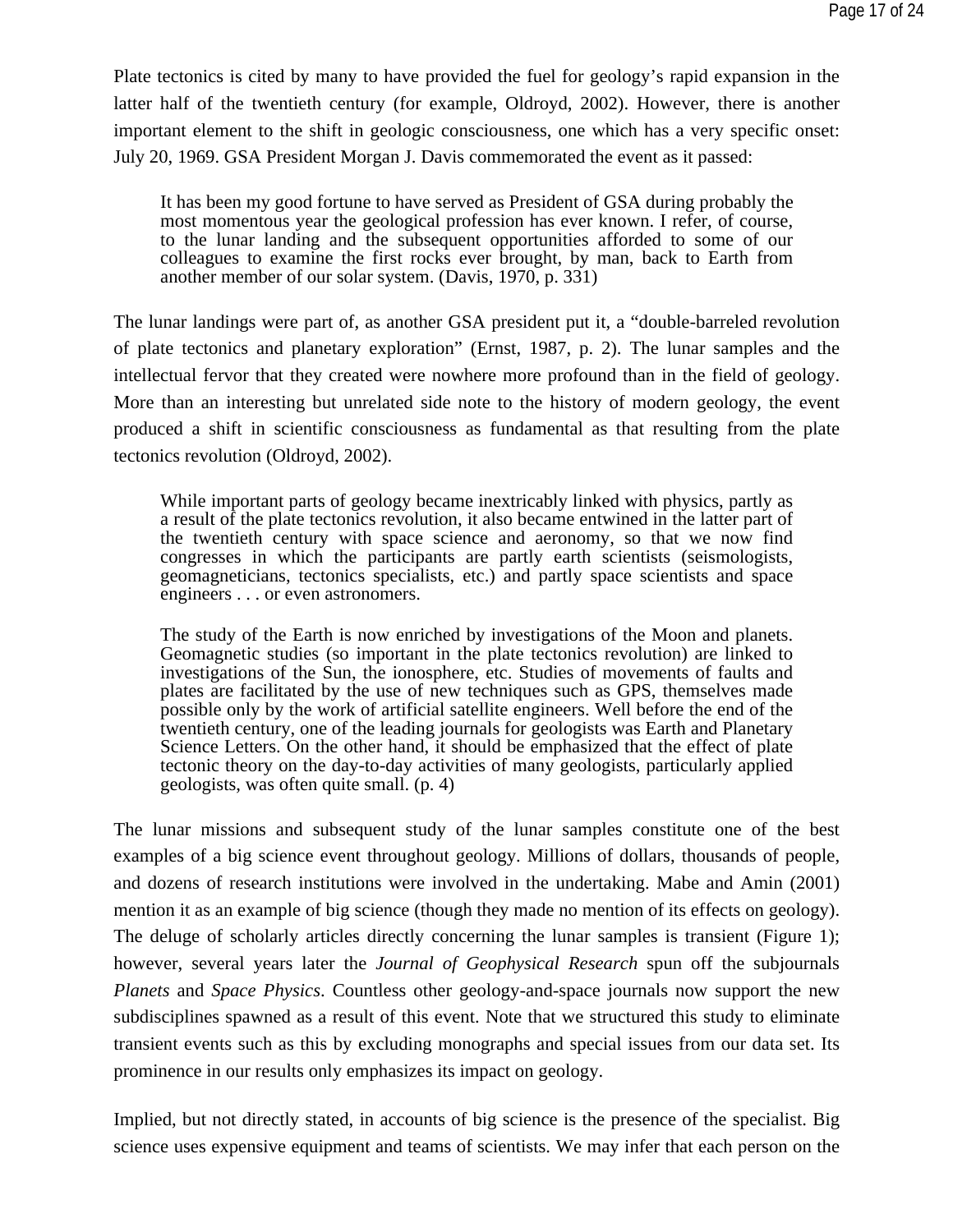team has more or less a singular role in the team. It is as Hubbert feared: each scientist, being a specialist in a particular discipline, will probably never comprehend the totality of the group's research. However, the fact remains that big science cannot be undertaken by a single person. Neither Galileo nor Einstein, with his staggering genius, could bring rocks back from the moon.

### **5.3. Discipline Drift**

In his description of the impact of the lunar landings on geology, Oldroyd (2002) speaks in terms of tangible changes in the structure of the science. However, both that event and the plate tectonic revolution also instigated small but pervasive changes in the discourse of geology. By characterizing the journal classes in terms of keyword and title vocabulary, we have begun to quantify the change in the structure of the field of geology by measuring these subtle shifts in language. In doing this, we have traced the rise and fall of several major geologic specialties.

Four major groups of journals can be traced back to World War II: (a) general geology, (b) mineralogy and petrology, (c) paleontology, and (d) economic/petroleum geology (Figure 1). These long-lived journals reflect the early development of geology as a field, which evolved along two major lines: the investigation of earth materials (mineralogy and petrology) and the support of mining and engineering (Laudan, 1987). Paleontology evolved along with biology and the investigation of Earth's history, and the practice of science within early scientific societies gave rise to the general geology journals (Porter, 1978).

Despite their importance in the early history of geology, the three oldest subdisciplines have fared badly in keeping up with the expansion of the field. For instance, the absolute number of general-geology articles having to do with economic and petroleum geology has not changed substantially over the 55-year study period. As the other subdisciplines expand rapidly, the relative importance of economic and petroleum geology articles drops. Other areas of study have gained some of the ground that these subdisciplines have lost:

(a) Articles incorporating plate tectonics terminology are a substantial part of the general geology literature now. Although the plate tectonics revolution itself has been studied from many different angles, this study shows the most material change that it made in the science of geology. As Oldroyd pointed out, plate tectonics may not have drastically affected the daily operations of the average geologist. It has, however, substantially revised the geologist's vocabulary. Over the time span covered in this study, the advent of plate tectonics brought into the geologic literature an array of terminology that has embedded itself permanently in our geologic lexicons. As a unifying theory for geology, plate tectonics pervades geologic thought and vocabulary at almost all levels. Thus, even articles that are not substantively about plate tectonics show the influence of terms associated with the theory. It is these terms that our classification model picked up on when sorting articles into the *Tectonics*- and *Tectonophysics*classes. Perhaps it is this pervasiveness of thought and word that philosophers acknowledge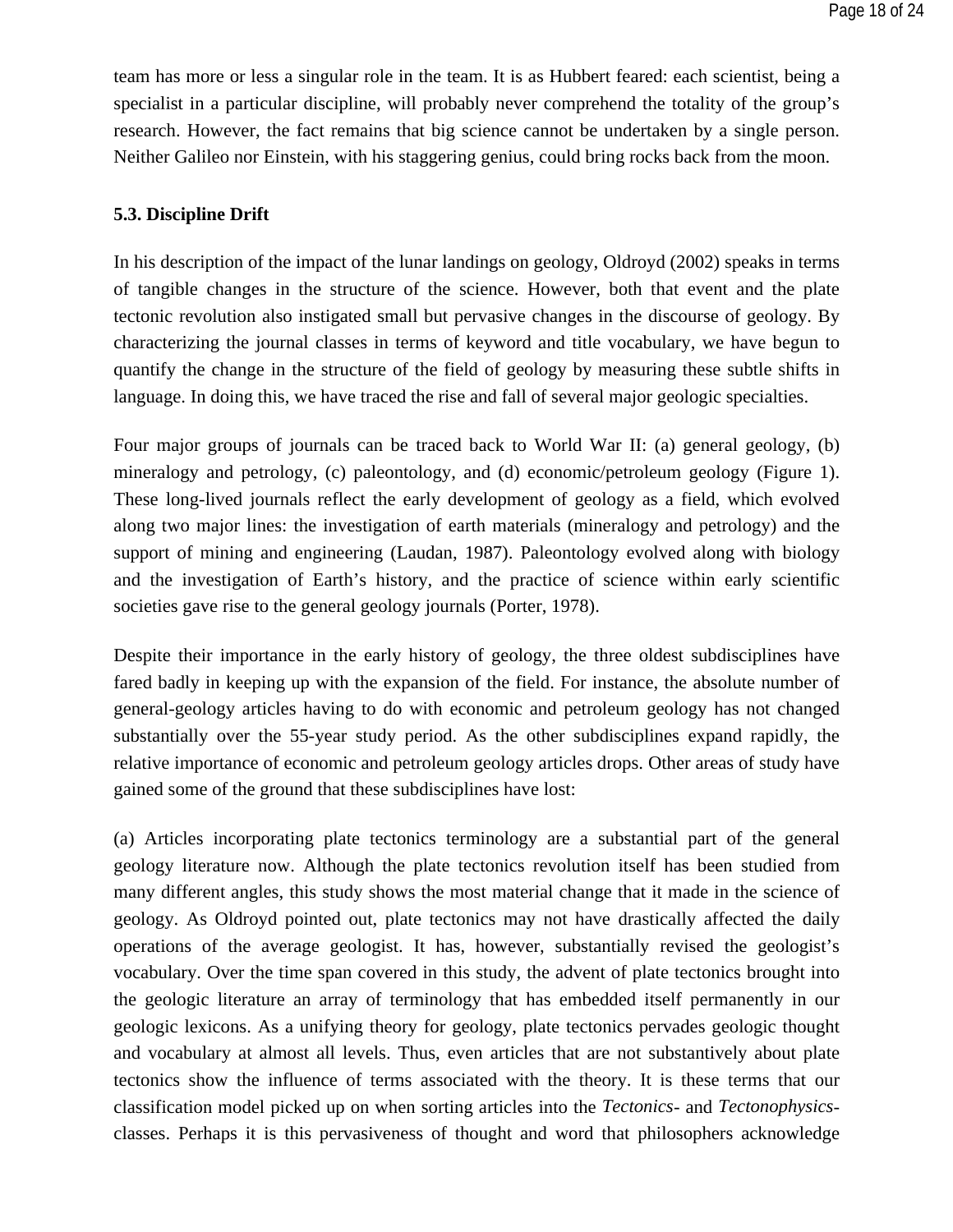when they cite plate tectonics as the quintessential paradigm shift, even though they seldom agree on the degree and impact of the actual changes that took place (for instance Frankel, 1978; Kuhn, 1962; Laudan, 1978; Le Grand, 1988; Ruse, 1978; Solomon, 1992).

(b) The impact of the lunar landings on the *Journal of Geophysical Research*, the generalscience journals, and the general-geology journals shows that the bulk of the literature explicitly treating the moon rocks came and went in the early 1970s. As with plate tectonics, however, planetary exploration has effected permanent change in the science of geology. From 1969 on, the Earth has been seen primarily as a part of an evolving solar system. Increasingly, man-made satellites are used to gain an extra-terrestrial view of various earth features. Evidence of this event's lasting impact is visible in the continued existence of related journals, and in the influence of topics in articles in general-science and general-geology journals.

(c) Before the 1950s, paleontology was more than simply a subdiscipline of geology. It was the major tool used by geologists to determine the relative ages of rock formations. This particular use of paleontology was once an integral part of any geologic study and a vital tool in petroleum exploration (Weller, 1947). However, the development and popularization of mass spectrometry and related techniques allowed isotopic dating procedures to supplant biostratigraphy as the main method for constraining rock ages. Paleontology has since suffered a decline in status as a geologic subdiscipine, with material decreases in the number of practitioners, course offerings, students, and job opportunities (Cooper, 1958; Lane, 1989; Radenbaugh, 2005).

### **5.4. Pure Geology, Applied Geology**

It would be tempting to say that the apparent decline in importance of petroleum and economic geology articles simply parallels an actual decline in production of economic minerals, punctuated by the closing of the US Bureau of Mines in 1996. To a certain extent this is true (Ernst, 1987). Although the production of minerals in the United States has since recovered from the recessions in the 1970s and 1980s, the onset of environmentalism prevented a return to the status quo (Tilton & Landsberg, 1997). Mining companies and petroleum companies are now under strict obligations towards the environmental status of the areas that they exploit. The financial burdens of environmental regulations drove many smaller mining firms out of business, and changed the net value of mineral deposits by making them much more expensive to extract. At the same time, progress in mining technology and a strict eye on the bottom line increased the efficiency of mining operations (Energy Information Administration, 2007), causing a relative decrease in the personnel needed per ton of mineral extracted, and causing the role of the geologist in mining to change altogether (Chase, Newman, & Rusnak, 2006).

However, there is more going on than economic factors can account for. Taken together, petroleum and mining industries have not become less important or influential to geology or society as a whole. They seem to have all but disappeared from the general geology journals,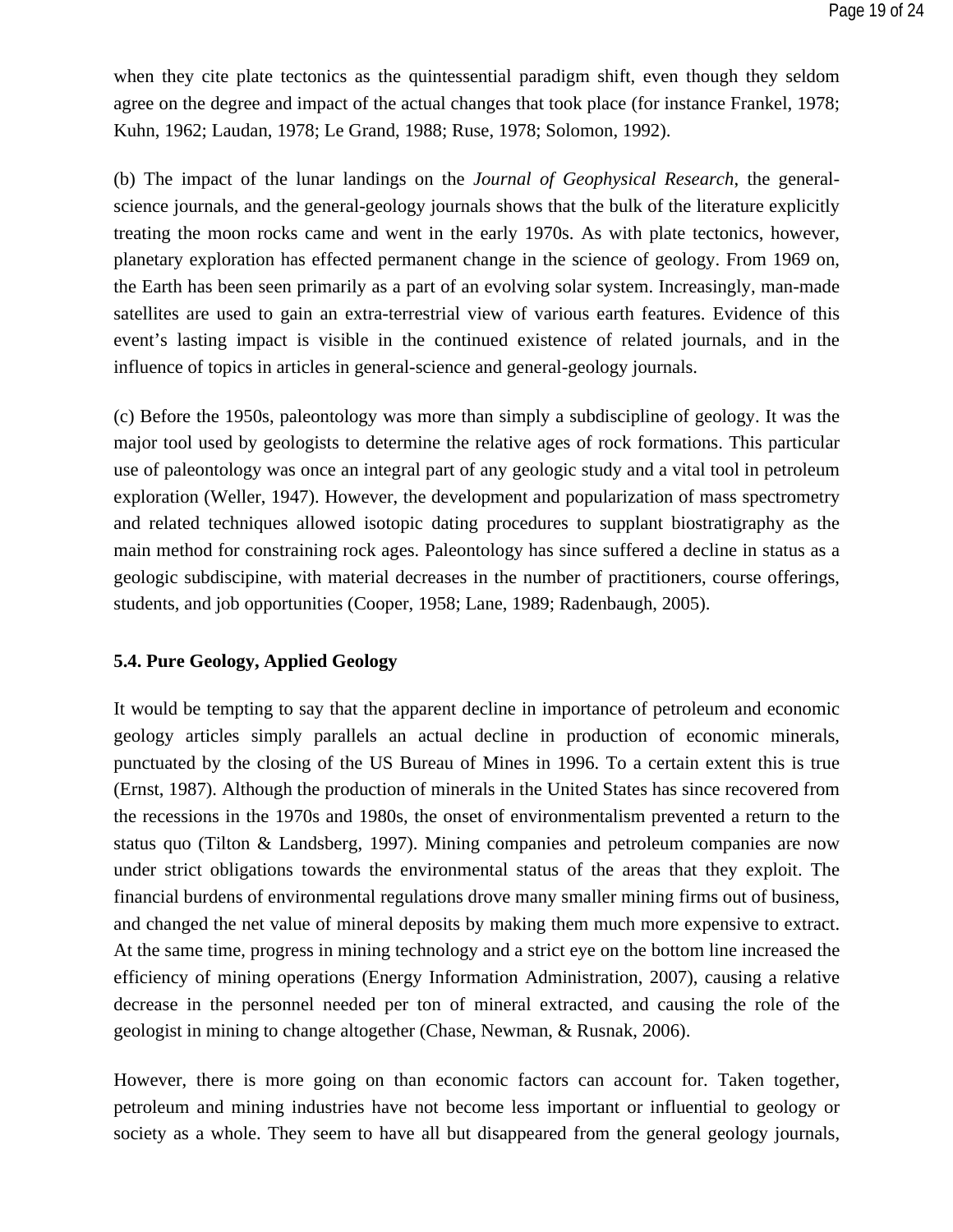however. Similarly, environmental geology is not represented at all on the charts in this article, even though it is considered by many to be the major focus of geology in the current decades (for example, Ernst, 1987; Zoback, 2001) and is a major employer of geoscientists. In fact, it is interesting to compare Figure 1 with what we know about geologic employment. According to the National Survey of College Graduates (conducted by the National Science Foundation, USA), in 1993, 95 percent of the working geologists surveyed were in industry, consulting, and federal government in the areas of petroleum, mining, and environmental geology. None of the major journals in each of these fields constitutes more than 5 percent of articles in the generalgeology (Figure 2) or general-science journals (Figure 3). There is still a respectable rate of publication *within* subdiscipline journals for each of these fields. That they are grossly underrepresented in the general-science and general-geology journals indicates that the separation between pure and applied geology is all but complete.

The dichotomy between pure and applied geology is only one of several pairs of bipolar descriptors that apply to the general trends of geology in the past half-century. Many scientists have noted a trend away from more observational methods of working towards theoretical concerns:

I believe examination of the pages of the Society's Bulletin will show a progressive increase in emphasis on principles, rather than observations, and should be regarded as characteristic of the intermediate stage in the development of the science. (Nolan, 1962, p. 274)

These are generally assumed to be a sign of maturation in a science. During the maturation process, a science is also assumed to move from the field to the laboratory, becoming more experimentally driven as time goes on (Battalio, 1998; Bazerman, 1984). These trends show up in the results of our classification exercise. Movement away from descriptive subdisciplines like paleontology and sedimentology, and towards subdisciplines like geophysics and geochemistry, indicates that geology as an area of research is becoming an increasingly pure, physics-based science. The shift towards a "purer," more laboratory-based version of geology is consistent with reported pressures on the science from years past, and it accords with expectations of geologists in the big science era.

### **6. Conclusions**

In the last half of the twentieth century, geology changed. This much is obvious to geologists and observers alike. Our study of the connections between multi-discipline, discipline, and subdiscipline journals shows that geology has expanded and fragmented into ever-smaller subdisciplines according to the expectations of de Solla Price and the fears of Hubbert. It has been boosted into the realm of big science with help from two powerful events: the unifying theory of plate tectonics and the intense burst of interest inspired by the lunar landings. These two events have also left lasting marks on the language and literature of geology, evidenced in the influence of tectonics journals and planetary-science journals on general geology.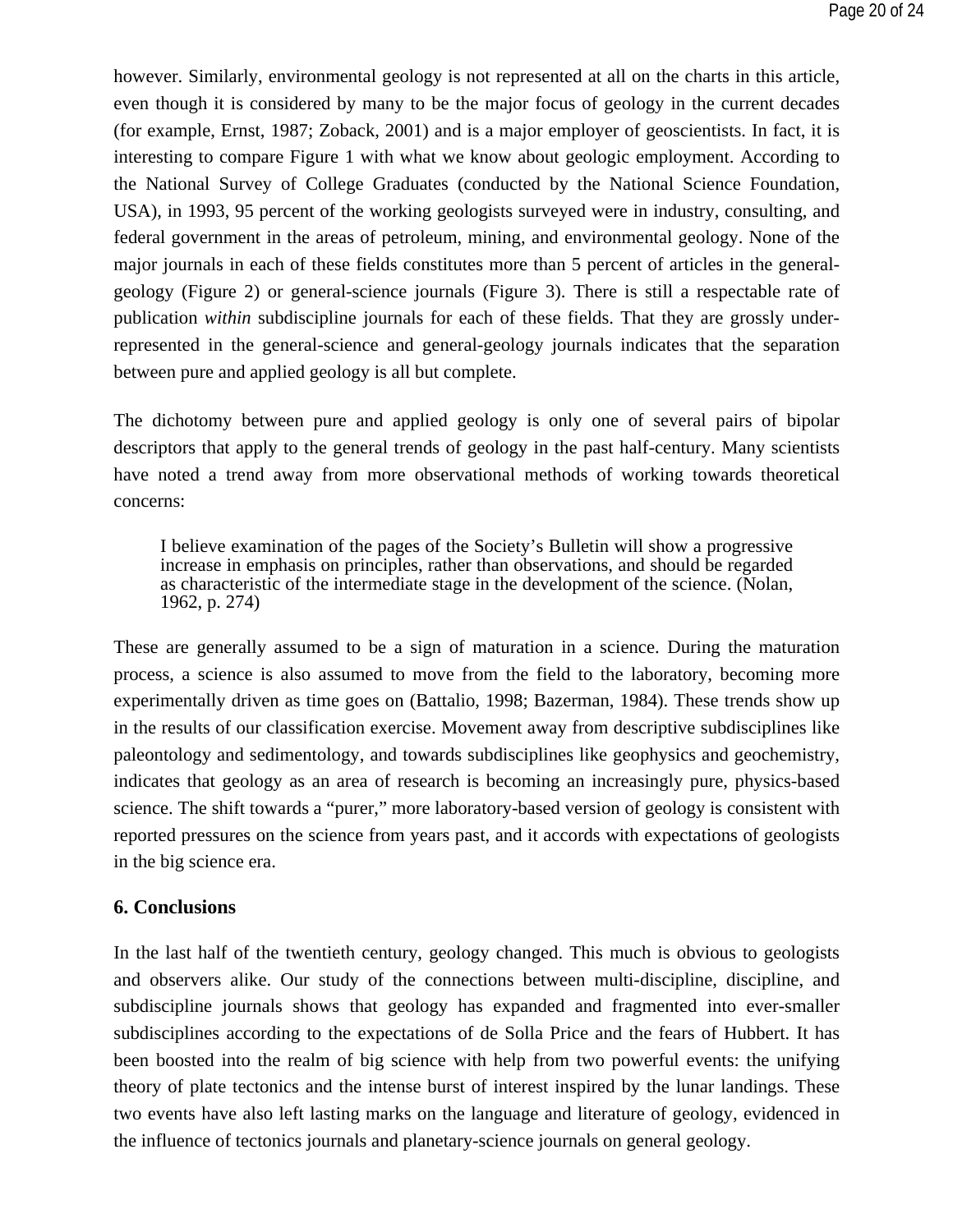Over the same timeframe, applied and pure geology have fully separated. In the general-geology and general-science journals, there has been a large drop in emphasis on applied geology. This move reflects not only the difficulties experienced in the fields of petroleum and economic geology, but also the movement of geological research towards purer, more quantitative physicsand chemistry-based methods and theories.

Geologists, in studying the past, learn about the present. Our information-science-based investigation of 55 years of articles in the GeoRef database puts the current state of geology and geoscience education into perspective. An increasing number of geoscience teachers are concerned that geoscience education lags behind in providing our students the quantitative skills they will need to prepare for geological research or to practice geology (for example Macdonald, Srogi, & Stracher, 2000). From a historical base in which undergraduate geoscience has been dominated by the rock-hammer paradigm, and a curriculum of sample identification and descriptive field mapping, the new world of geoscience is one in which physics, chemistry, and numerical methods are pervasive core concerns; they are no longer peripheral issues that would come into play in one or two courses. Our study suggests that, until geoscience education catches up with the quantitative-skills needs required for modern geoscience, this is an unstable situation. Education, after all, must anticipate the prerequisites of future research practice in order for the science to advance.

### **References**

- Battalio, J. T. (1998). *The rhetoric of science in the evolution of American ornithological discourse* (Book Series: ATTW contemporary studies in technical communication, Vol. 8). Stamford, CT: Ablex.
- Bazerman, C. (1984). Modern evolution of the experimental report in physics: Spectroscopic articles in Physical Review, 1893-1980. *Social Studies of Science, 14*(2), 163-96.
- Chase, F. E., Newman, D., & Rusnak, J. (2006). Coal mine geology in the U.S. coal fields: A state-of-the-art. In S. S. Peng, C. Mark, G. Finfinger, S. Tadolini, A. W. Khair, K. Heasley, & Y. Luo (Eds), *Proceedings of 25th international conference on ground control in mining* (pp. 51-56). Morgantown, WV: West Virginia University.
- Cooper, G. A. (1958). The science of paleontology. *Journal of Paleontology, 32*(5), 1010- 1018.
- Davis, M. J. (1970). The new geology. *Geological Society of America Bulletin, 81*(2), 331-336.

de Solla Price, D. J. (1961). *Science since Babylon*. New Haven, CT: Yale University Press.

de Solla Price, D. J. (1963). *Little science, big science*. New York: Columbia University Press.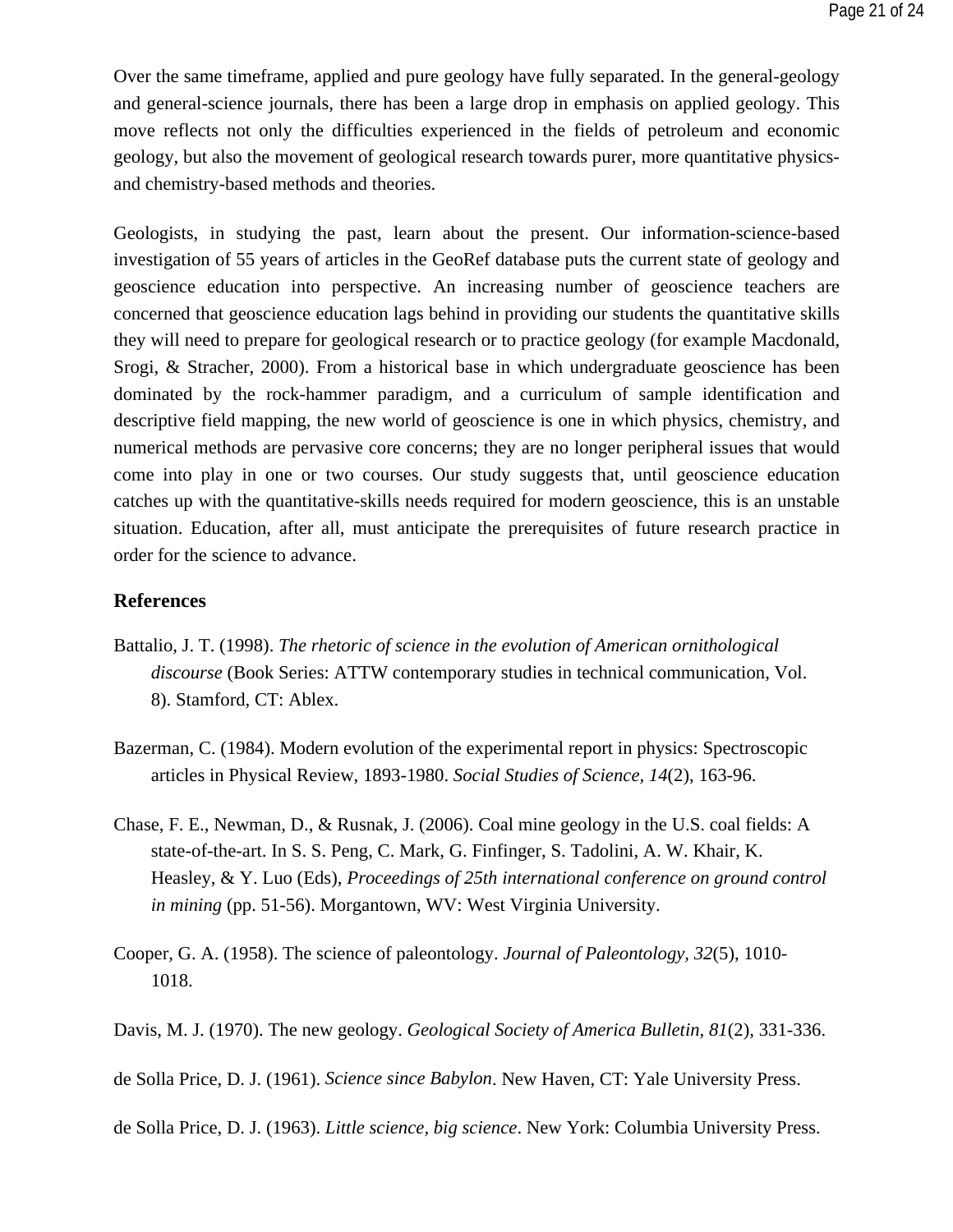- Energy Information Administration. (2007). *Annual energy review 2006* (Report No. DOE/EIA-0384[2006]). Washington, DC: Author.
- Ernst, W. G. (1987). United States earth sciences, status and future: How bad, how good? *Geological Society of America Bulletin, 99*(1), 1-6.
- Fernandez-Cano, A., Torralbo, M., & Vallejo, M. (2004). Reconsidering Price's model of scientific growth: An overview. *Scientometrics, 61*(3), 301-321.
- Frankel, H. (1978). The non-Kuhnian nature of the recent revolution in the earth sciences. In P. D. Asquith & I. Hacking (Eds), *PSA 1978: Proceedings of the 1978 biennial meeting of the Philosophy of Science Association* (Vol. 2, pp. 197-214). East Lansing, MI: Philosophy of Science Association.
- Goldman, A. (1979). Publication activity in marketing as an indicator of its structure and disciplinary boundaries. *Journal of Marketing Research, 16*(4), 485-494.
- Greco, A. N., Wharton, R. M., Estelami, H., & Jones, R. F. (2006). The state of scholarly journal publishing: 1981-2000. *Journal of Scholarly Publishing, 37*(3), 155-214.
- Hubbert, M. K. (1963). Are we retrogressing in science? *Geological Society of America Bulletin, 74*(4), 365-378.
- Johnson, R. H., & Schubert, W. H. (1989). Publication trends in American Meteorological Society technical journals. *Bulletin of the American Meteorological Society, 70*(5), 476- 479. Retrieved March 18, 2008, from http://ams.allenpress.com/archive/1520- 0477/70/5/pdf/i1520-0477-70-5-476.pdf
- Kuhn, T. S. (1962). *The structure of scientific revolutions*. Chicago: University of Chicago Press.
- Lane, N. G. (1989). Paleontology: The academy and the marketplace. *Journal of Paleontology, 63*(3), 259-260.
- Laudan, R. (1978). The recent revolution in geology and Kuhn's theory of scientific change. In P. D. Asquith & I. Hacking (Eds), *PSA 1978: Proceedings of the 1978 biennial meeting of the Philosophy of Science Association* (Vol. 2, pp. 227-239). East Lansing, MI: Philosophy of Science Association.
- Laudan, R. (1987). *From mineralogy to geology: Foundations of a science, 1650-1830*. Chicago: University of Chicago Press.
- Le Grand, H. E. (1988). *Drifting continents and shifting theories*. Cambridge: Cambridge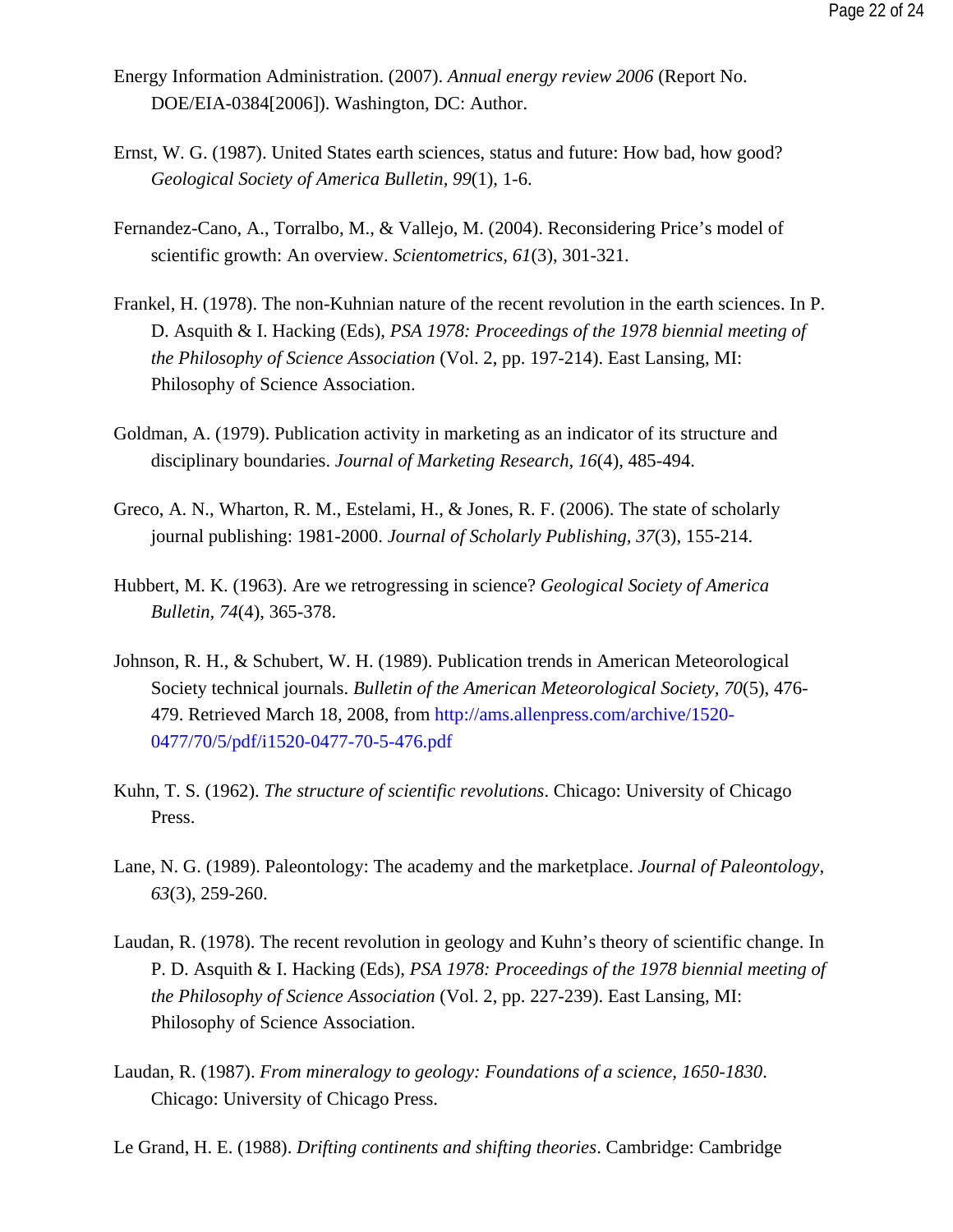University Press.

- Mabe, M. A., & Amin, M. (2001). Growth dynamics of scholarly journals. *Scientometrics 51* (1), 147-162.
- Macdonald, R. H., Srogi, L., & Stracher, G. B. (Eds). (2000). *Journal of Geoscience Education* (Special issue: Building the quantitative skills of students in geoscience courses), *48*. http://www.nagt.org/nagt/jge/sept\_2000.html
- Mermin, D. N. (1988). What's wrong with this library? *Physics Today, 41*(8), 9-11.
- Nolan, T. B. (1962). Role of the geologist in the national economy. *Geological Society of America Bulletin, 73*(3), 273-278.
- Oldroyd, D. (2002). Introduction: Writing about twentieth century geology. In D. R. Oldroyd (Ed.), *The earth inside and out: Some major contributions to geology in the twentieth century* (pp. 1-16). London: Geological Society of London (Special Publications, 192). Retrieved March 18, 2008, from http://sp.lyellcollection.org/cgi/reprint/192/1/1.pdf
- Porter, R. (1978). Gentlemen and geology: The emergence of a scientific career, 1660-1920. *The Historical Journal, 21*(4), 809-836.
- Radenbaugh, T. A. (2005). Paleontology in decline: Making fossils live again. *Geological Society of America Abstracts with Programs, 37*(7), 549.
- Ribbe, P. H. (1988). Assessment of prestige and price of professional publications. *American Mineralogist, 73*(5-6), 449-469.
- Ruse, M. (1978). What kind of revolution occurred in geology? In P. D. Asquith & I. Hacking (Eds), *PSA 1978: Proceedings of the 1978 biennial meeting of the Philosophy of Science Association* (Vol. 2, pp. 240-273). East Lansing, MI: Philosophy of Science Association.
- Solomon, M. (1992). Scientific rationality and human reasoning. *Philosophy of Science, 59*(3), 439-455
- Tilton, J. E., & Landsberg, H. H. (1997). *Innovation, productivity growth, and the survival of the U.S. copper industry* (Discussion Paper 97-41). Washington, DC: Resources for the Future. Retrieved January 7, 2008, from http://www.rff.org/Documents/RFF-DP-97- 41.pdf
- Weinberg, A. M. (1961). Impact of large-scale science on the United States. *Science, 134* (3473), 161-164.